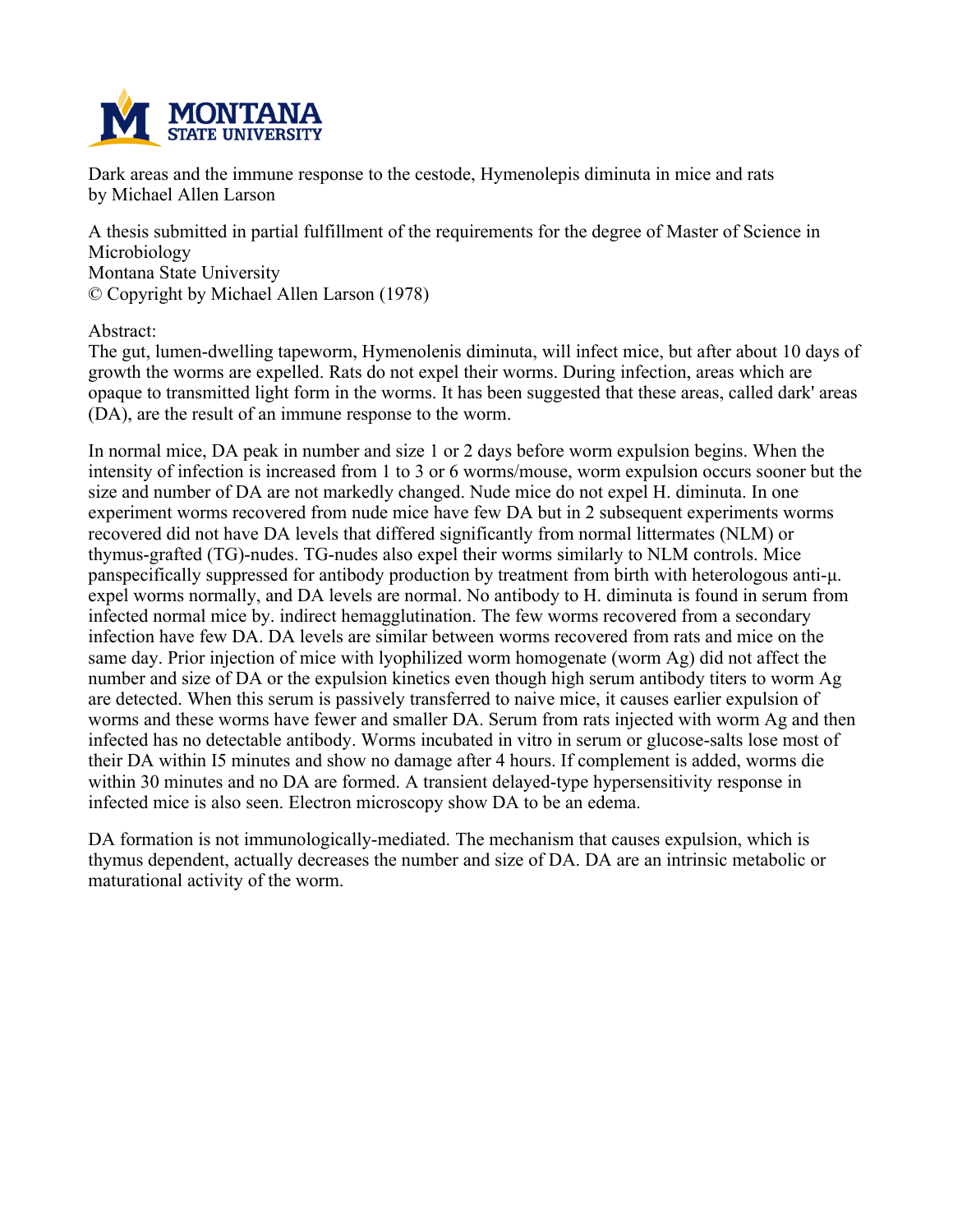#### STATEMENT OF PERMISSION TO COPY

In presenting this thesis in partial fulfillment of the requirements for an advanced degree at Montana State University, I agree that the Library shall make it freely available for inspection. I further agree that permission for extensive copying of this thesis for scholarly purposes may be granted by my major professor, or, in his absence, by the Director of Libraries. It is understood that any copying or publication of this thesis for financial gain shall not be allowed without my written permission.

Signature Michael Larson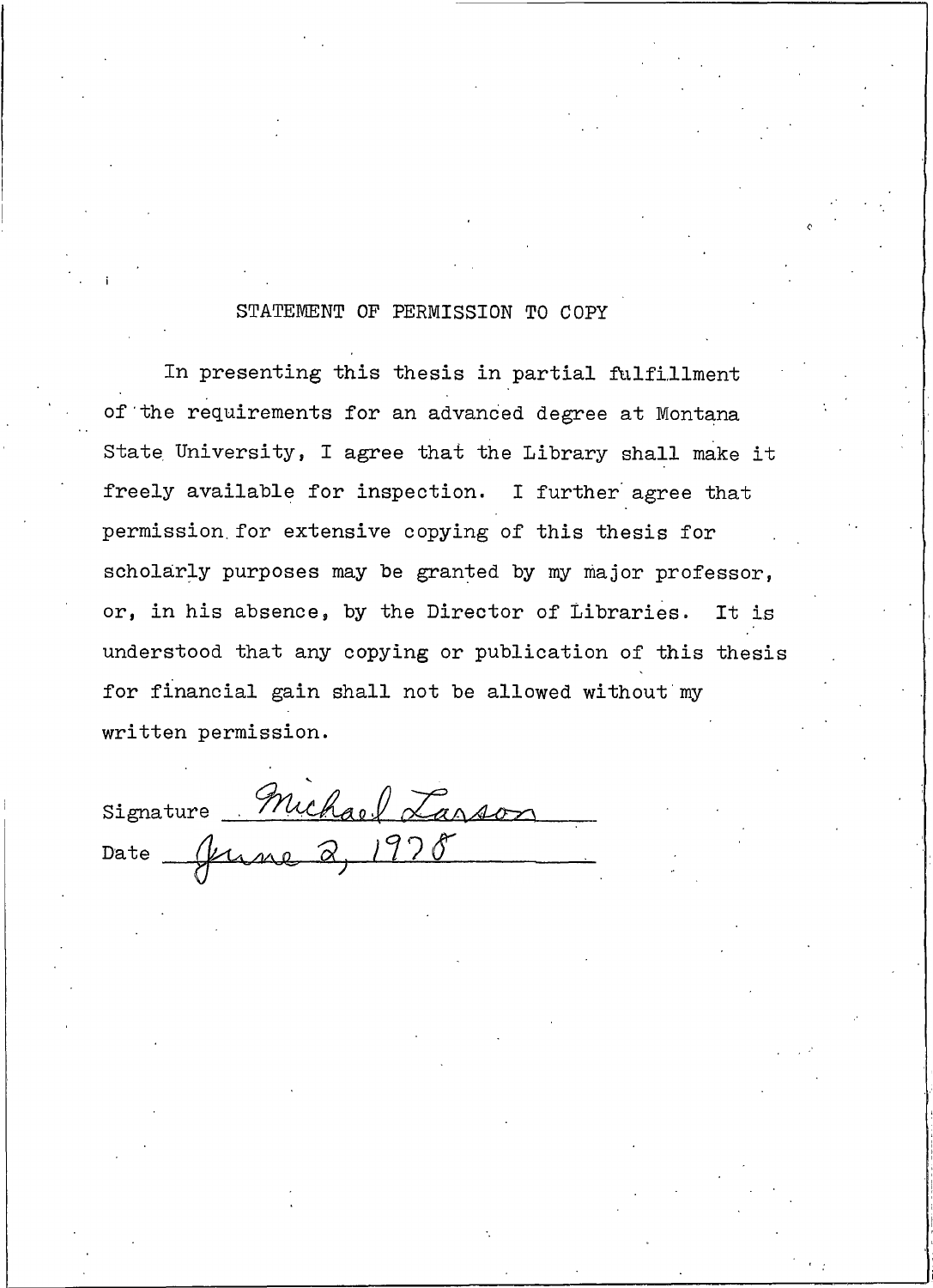#### DARK AREAS AND THE IMMUNE RESPONSE TO THE CESTODE.

# HYMENOLEPIS DIMINUTA IN MICE AND RATS

by

Michael Allen Larson

A thesis submitted in partial fulfillment of the requirements for the degree

of

Master of Science

in

Microbiology

Approved:

Committee Chairperson, Graduate

Head, Major Department

Gradua Dean

> MONTANA STATE UNIVERSITY . Bozeman, Montana.

> > May, 1978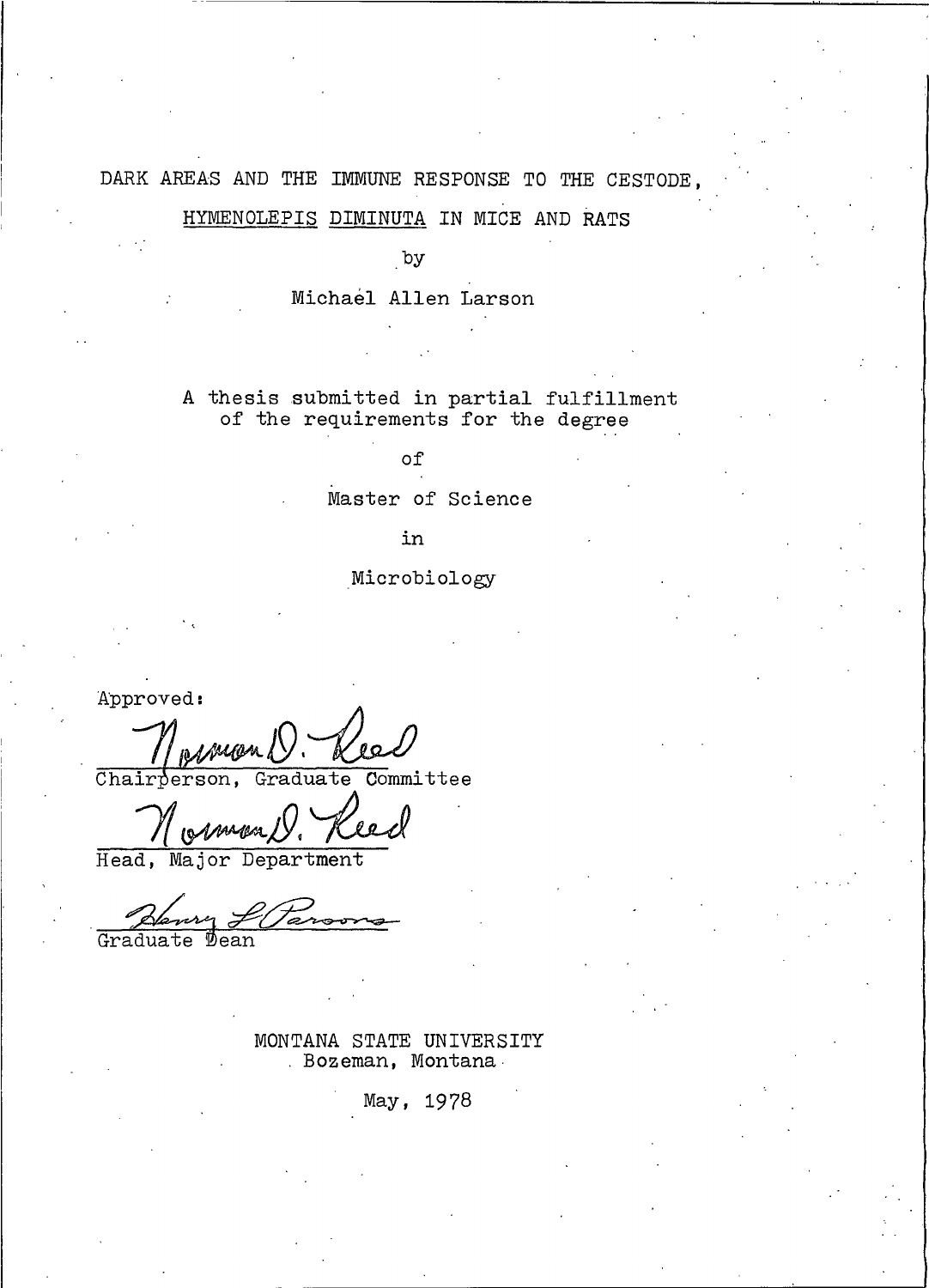#### **ACKNOWLEDGMENTS**

I would like to express my indebtedness to Dr. Norman D. Reed for his financial and personal support. I am also grateful for the example he set as a personable and incisive research scientist.

I would also like to thank Dr. N.D. Reed and Dr. Thomas W. Carroll for critically reviewing this manuscript.

I thank Bradford Q Brooks and Dr. Dean D. Manning for their generous donation of anti-u used in my experiments.

This work was supported by USPHS Research Grants AI 12854 and AI 10384.

#### iii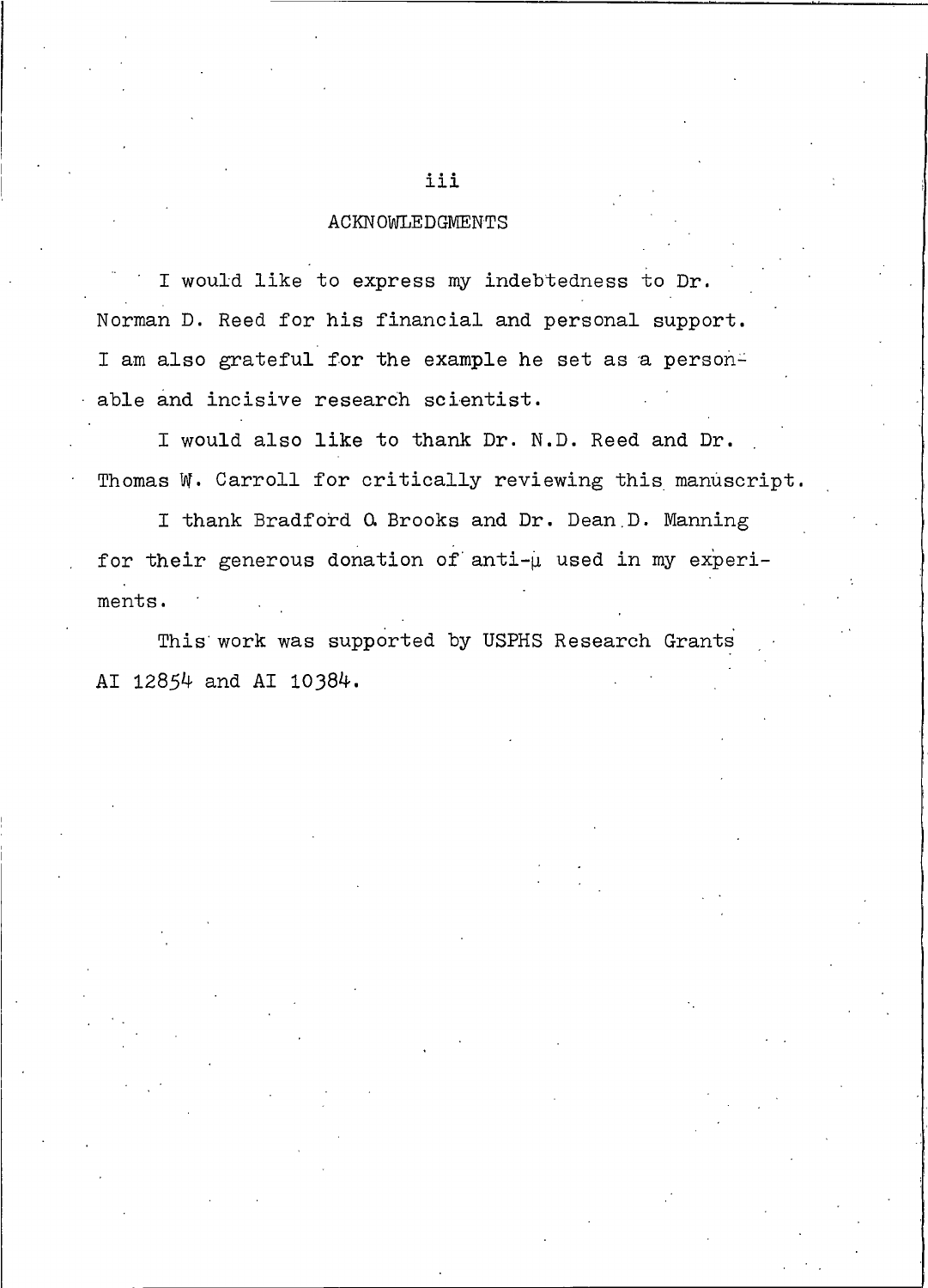# TABLE OF CONTENTS

|                                                                                            | rage |
|--------------------------------------------------------------------------------------------|------|
| VITA                                                                                       | ii   |
| ACKNOWLEDGEMENTS                                                                           | iii  |
| TABLE OF CONTENTS                                                                          | iv   |
| LIST OF TABLES                                                                             | vii  |
|                                                                                            | ix   |
|                                                                                            | xi   |
| INTRODUCTION                                                                               | 1    |
| $\verb MATERIALS AND METHODS   \dots   \dots   \dots   \dots   \dots   \dots   \dots$      | 10   |
| Maintenance of Parasites                                                                   | 10   |
| Mice                                                                                       | 11   |
| Worm Recovery and Dark Area Measurements                                                   | 13   |
| Immunosuppression with Heterologus<br>Anti- $\mu$ Immunoglobulin                           | 15   |
| Ouchterlony Gel Diffusion for Measuring<br>Residual Anti- $\mu$ and Serum IgM              | 16   |
| Localized Hemolysis-in-Gel Technique                                                       | 17.  |
| Thymus-Gland Grafting of Nude Mice                                                         | 18   |
| Preparation of Worm Antigen and<br>Metabolite Antigen                                      | 19   |
| Indirect Hemagglutination                                                                  | 19   |
| Determining Delayed-Type Hypersensitivity<br>$(DTH)$ to $H.$ diminuta by Foot Pad Swelling | 21   |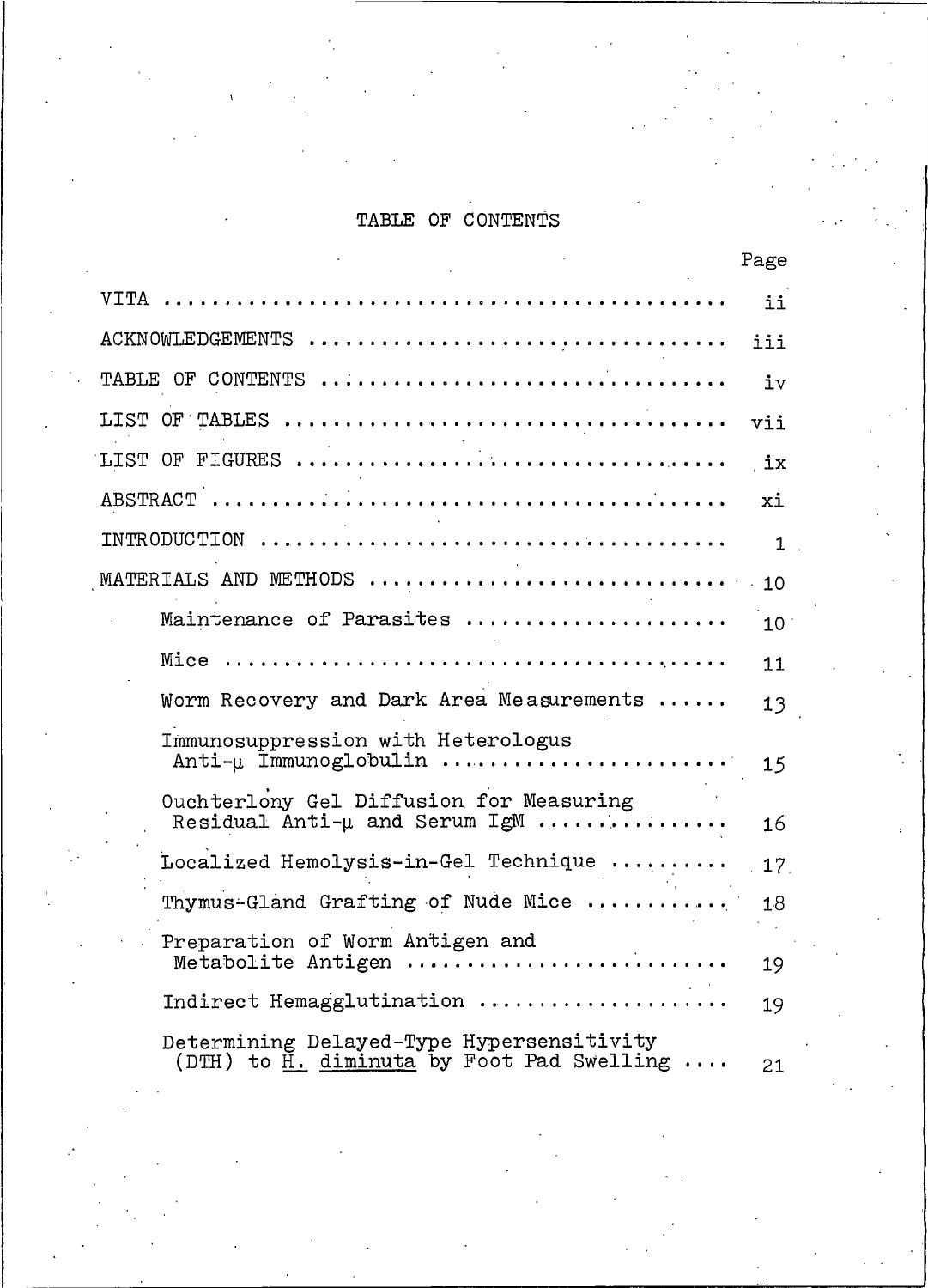|                                                                                                                                                                                  | Page |
|----------------------------------------------------------------------------------------------------------------------------------------------------------------------------------|------|
| Electron Microscopy Techniques                                                                                                                                                   | 21   |
| Staining and Photography for Light<br>Microscopy                                                                                                                                 | 22   |
| In Vitro Incubation of Worms in HBSS                                                                                                                                             | 23   |
| Statistical Treatment of Data                                                                                                                                                    | 24   |
|                                                                                                                                                                                  | 25   |
| Worm Expulsion and Dark Areas in Normal<br>Mice Infected with H. diminuta                                                                                                        | 25   |
| Worm Expulsion and DA Kinetics in<br>Mice Given a Secondary Infection<br>with H. diminuta                                                                                        | 35   |
| Comparison of Dark Areas in Mice and<br>Rats Infected with H. diminuta                                                                                                           | 37   |
| The Course of Worm Expulsion and DA<br>Formation in Nude Mice                                                                                                                    | 42   |
| Effect of Pan-Specific Antibody Suppression<br>with Heterologous Anti-µ on Expulsion and DA<br>Formation $\ldots \ldots \ldots \ldots \ldots \ldots \ldots \ldots \ldots \ldots$ | 47   |
| The Effect of Injecting Mice with Worm<br>Antigen on Expulsion, DA Formation, and<br>Circulating Antibody Levels                                                                 | 51   |
| Passive Transfer of Serum from Mice<br>Previously Injected with Worm Antigen<br>or Infected with H. diminuta                                                                     | 59   |
| Injection of Rats with Worm Antigen                                                                                                                                              | 63   |
| The Effect of Feeding Worm Antigen on<br>Mean DA and Expulsion of H. diminuta<br>from $Mile$                                                                                     | 65   |

 $\mathbf{v}$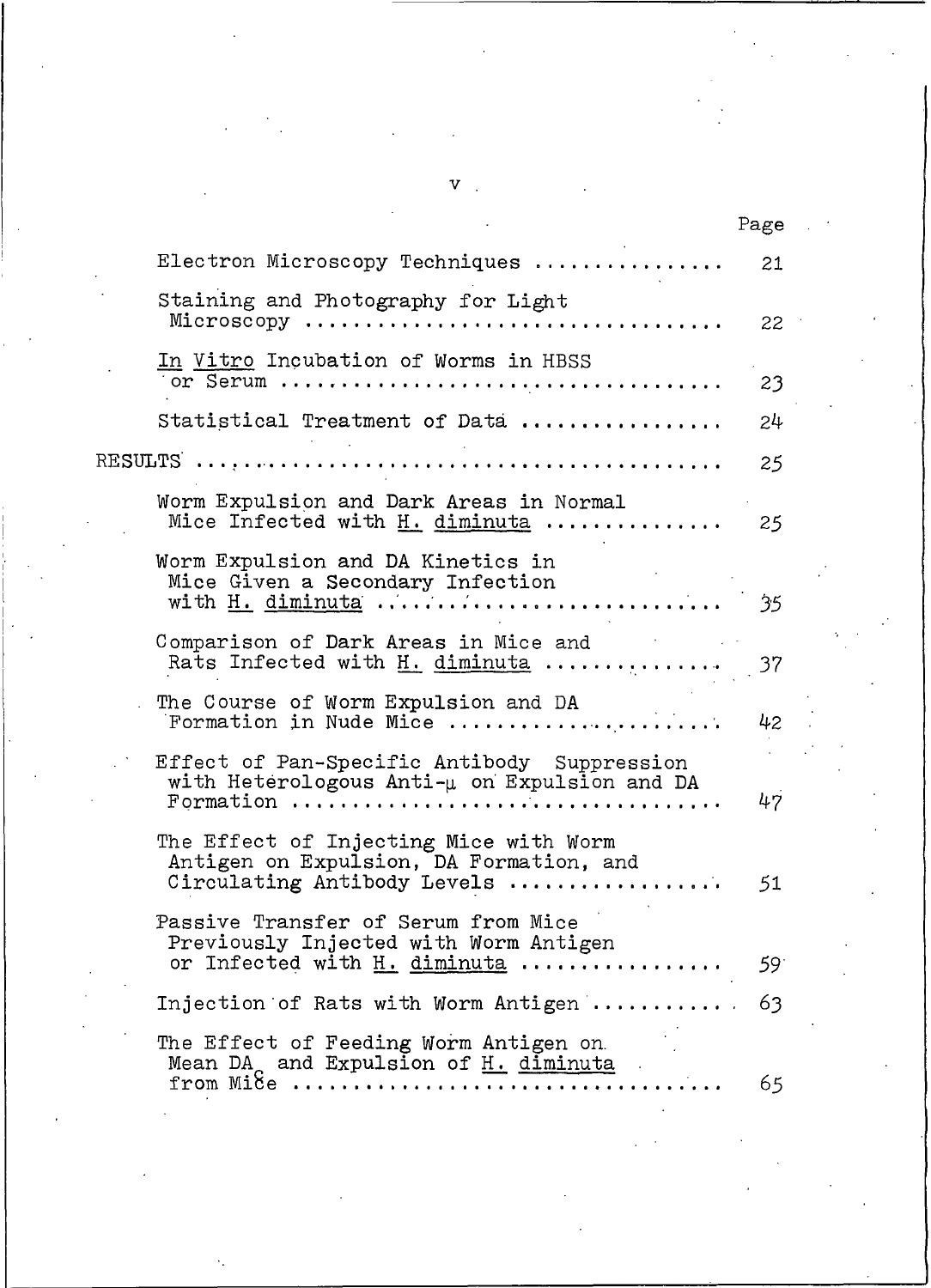# Page

| Incubation of Worms In Vitro in<br>Glucose-Salts or Serum                                                       | 69  |
|-----------------------------------------------------------------------------------------------------------------|-----|
| Delayed-Type Hypersensitivity to<br>H. diminuta Infection in Mice                                               | 72  |
| Morphology of Cellular Infiltrate in a Foot<br>Pad Undergoing a DTH Response to Worm<br>Antigen<br>. <b>.</b> . | 73  |
| Morphological Comparison Between Dark<br>Areas and Normal Tissue                                                | 76  |
| Electron Microscopy of DA and Normal Tissue<br>of H. diminuta from Mice                                         | 79  |
| Morphology of Worms Incubated in<br>Concentrated or Diluted Hank's Balanced<br>Salts Solution                   | 85  |
| Scanning Electron Microscopy of<br>H. diminuta                                                                  | 89  |
| DISCUSSION                                                                                                      | 91  |
| LITERATURE CITED<br>.                                                                                           | 104 |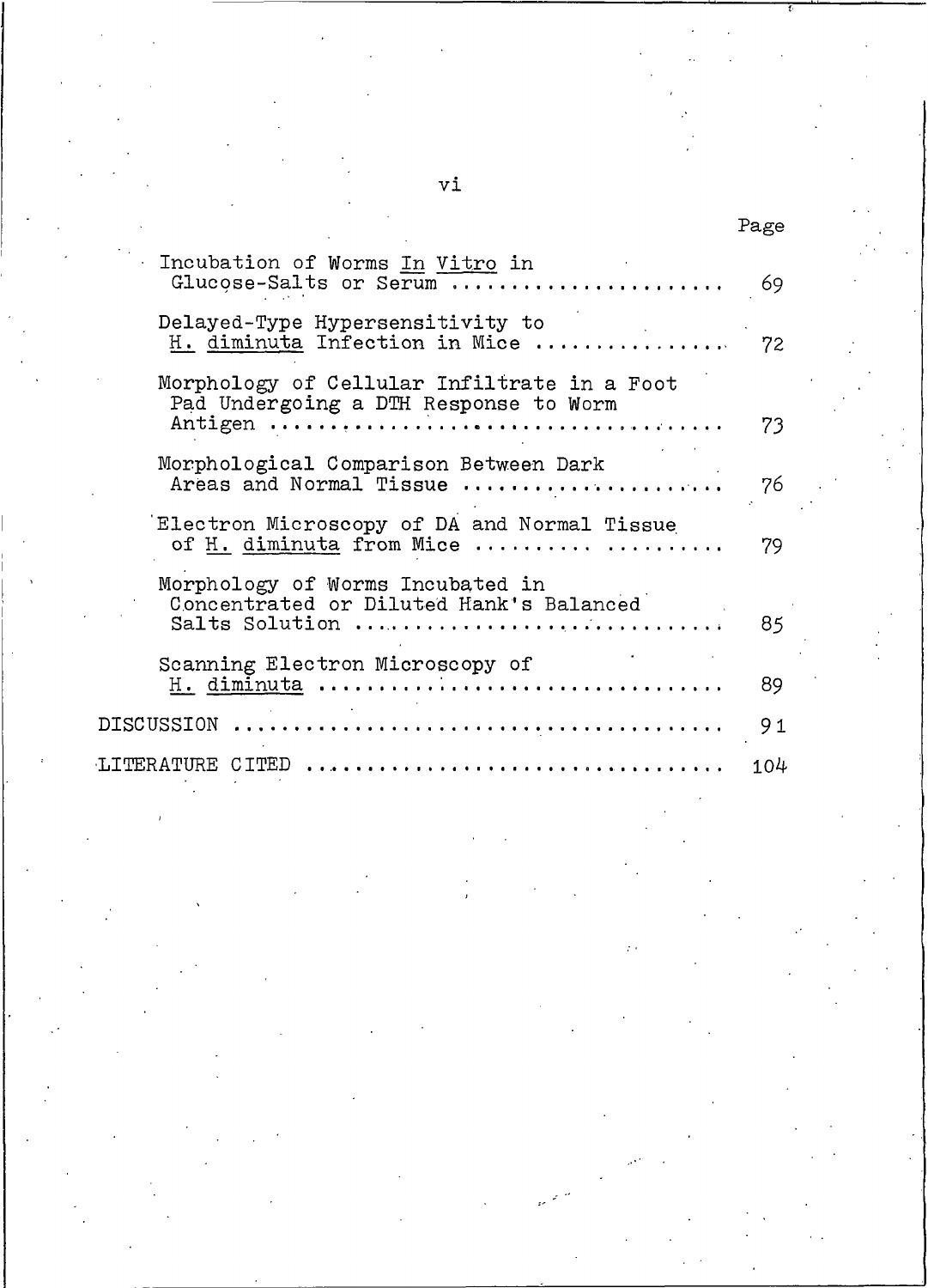# $\overline{\mathtt{vii}}$

### LIST OF TABLES

Ta

| ble |                                                                                                                                           | Page |
|-----|-------------------------------------------------------------------------------------------------------------------------------------------|------|
| 1.  | Comparison of mean DA <sub>c</sub> peak and<br>starting expulsion date in the 3<br>separate experiments with mice<br>given a 3c infection | 29   |
| 2.  | Course of DA formation, worm growth,<br>and expulsion in nude and NLM mice                                                                | 43   |
| 3.  | DA formation, worm growth, and<br>expulsion in nude, TG-nude, and<br>NLM mice infected with H. diminuta                                   | 45   |
| 4.  | Effect of anti- $\mu$ suppression on a<br>3 cysticercoid H. diminuta infection<br>in mice                                                 | 48   |
| 5.  | The effect of heterologous anti- $\mu$<br>suppression in H. diminuta-infected<br>mice in a second experiment                              | 51   |
| 6.  | Serum antibody titers from mice<br>given combinations of H. diminuta<br>infections and/or antigenation $\dots$ .                          | 53   |
| 7.  | Comparison of nudes and NLM given<br>Ag or PBS and infected with $3 \text{ H.}$<br>diminuta cysticercoids                                 | 58   |
| 8.  | The effect of passively transferred<br>serum on H. diminuta in mice                                                                       | 61   |
| 9.  | Expulsion and mean DA of worms<br>from antigenized rats <sup>c</sup>                                                                      | 64   |
| 10. | The effect of oral antigenation<br>on the mean $DA_0$ and expulsion of<br>H. diminuta from mice                                           | 67   |
| 11. | The effect of a single, oral antigenation<br>of mice with 20 mg worm Ag'on the course<br>of DA formation and worm expulsion               | 68   |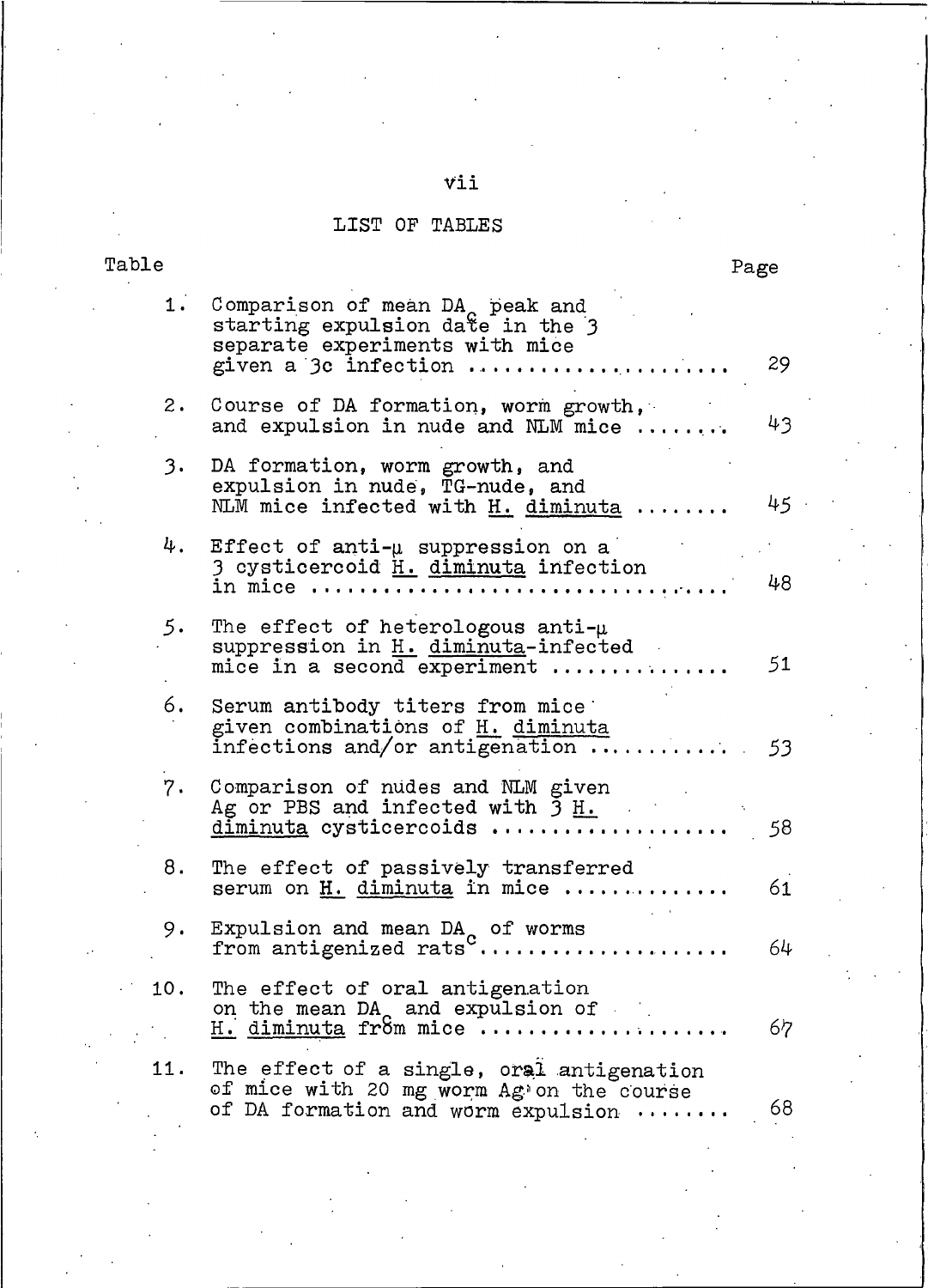| Table |                                                                                       |
|-------|---------------------------------------------------------------------------------------|
|       | 12. Delayed-type hypersensitivity<br>response to worm Ag in a 6c<br>infection in mice |

viii

Page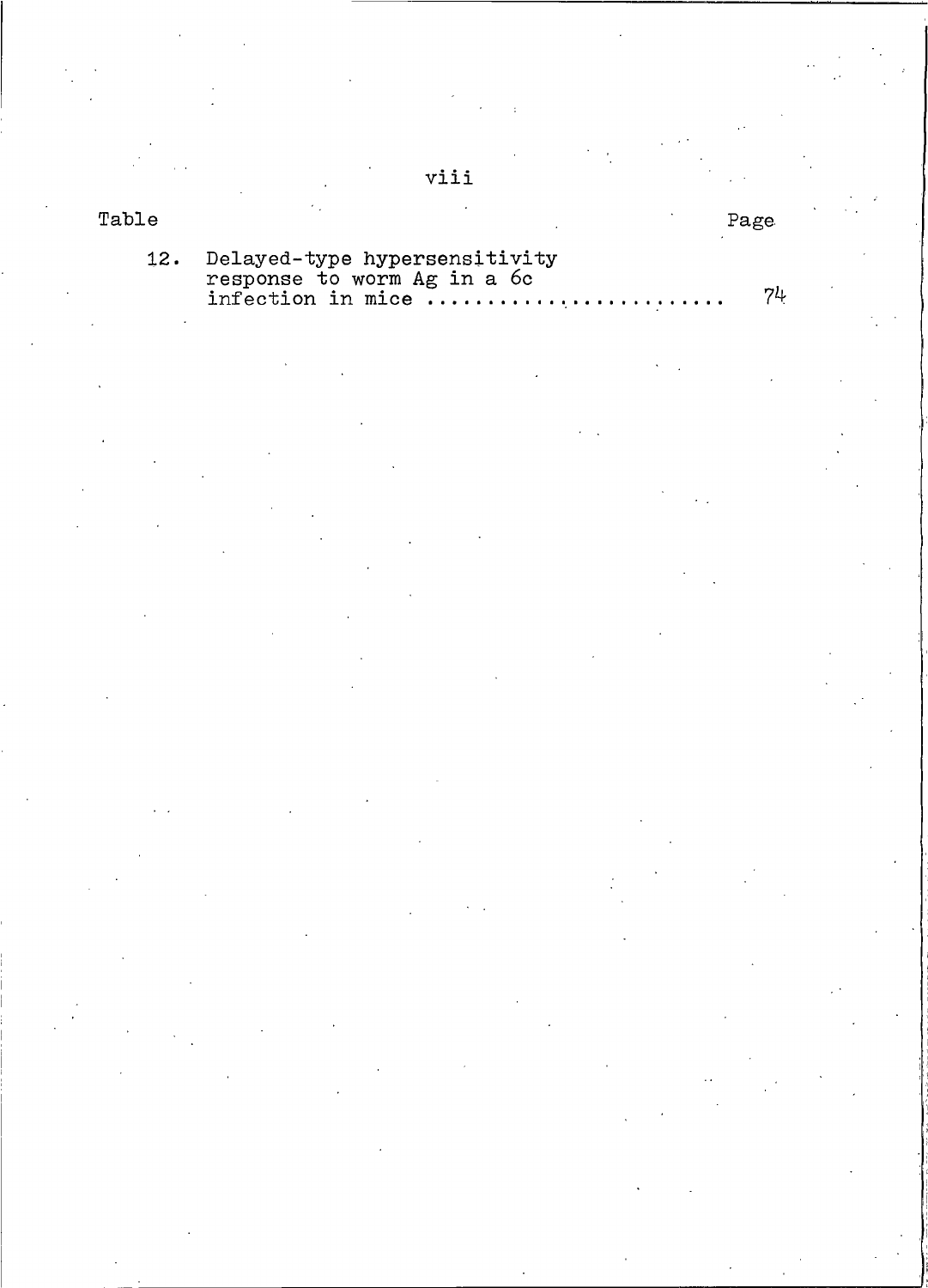# ix<br>LIST OF FIGURES

| Figure |                                                                                                                                    | Page |
|--------|------------------------------------------------------------------------------------------------------------------------------------|------|
| 1.     | Development of adult H. diminuta<br>in mice given cysticercoids of<br>varying age                                                  | 12   |
| 2.2    | Elimination of H. diminuta from<br>mice given a 3c infection in 3<br>separate experiments                                          | 26   |
| 3.     | Change in mean DA <sub>c</sub> of H. diminuta<br>during the course of a 3c infection<br>in the $\overline{3}$ separate experiments | 28   |
| 4.     | Mean DA <sub>2</sub> and $%$ Worm Recovery for a 1c<br>infection                                                                   | 31   |
| 5.     | Comparison of expulsion kinetics<br>in mice given 1c, 3c, or 6c<br>infections with H. diminuta                                     | 33   |
| 6.     | Mean DA of worms from $1c$ , $3c$ , or 6c<br>H. diminuta infections in mice                                                        | 34   |
| 7.     | Expulsion of H. diminuta in primary<br>and secondary infections                                                                    | 36   |
|        | 8. Dark area formation in worms from<br>primary and secondary infections<br>with H. diminuta                                       | 38   |
| 9.     | Dark area formation in H. diminuta                                                                                                 | 39   |
| 10.    | Comparison of worm expulsion and<br>mean DA <sub>c</sub> in mice and rats given 3 H.<br>diminuta cysticercoids                     | 41   |
| 11.    | Time of worm expulsion in mice given<br>Ag injections over a 2-week period                                                         | 55   |
| 12.    | Mean $DA_0$ of $H_0$ diminuta from<br>antigenized and control mice                                                                 | 56   |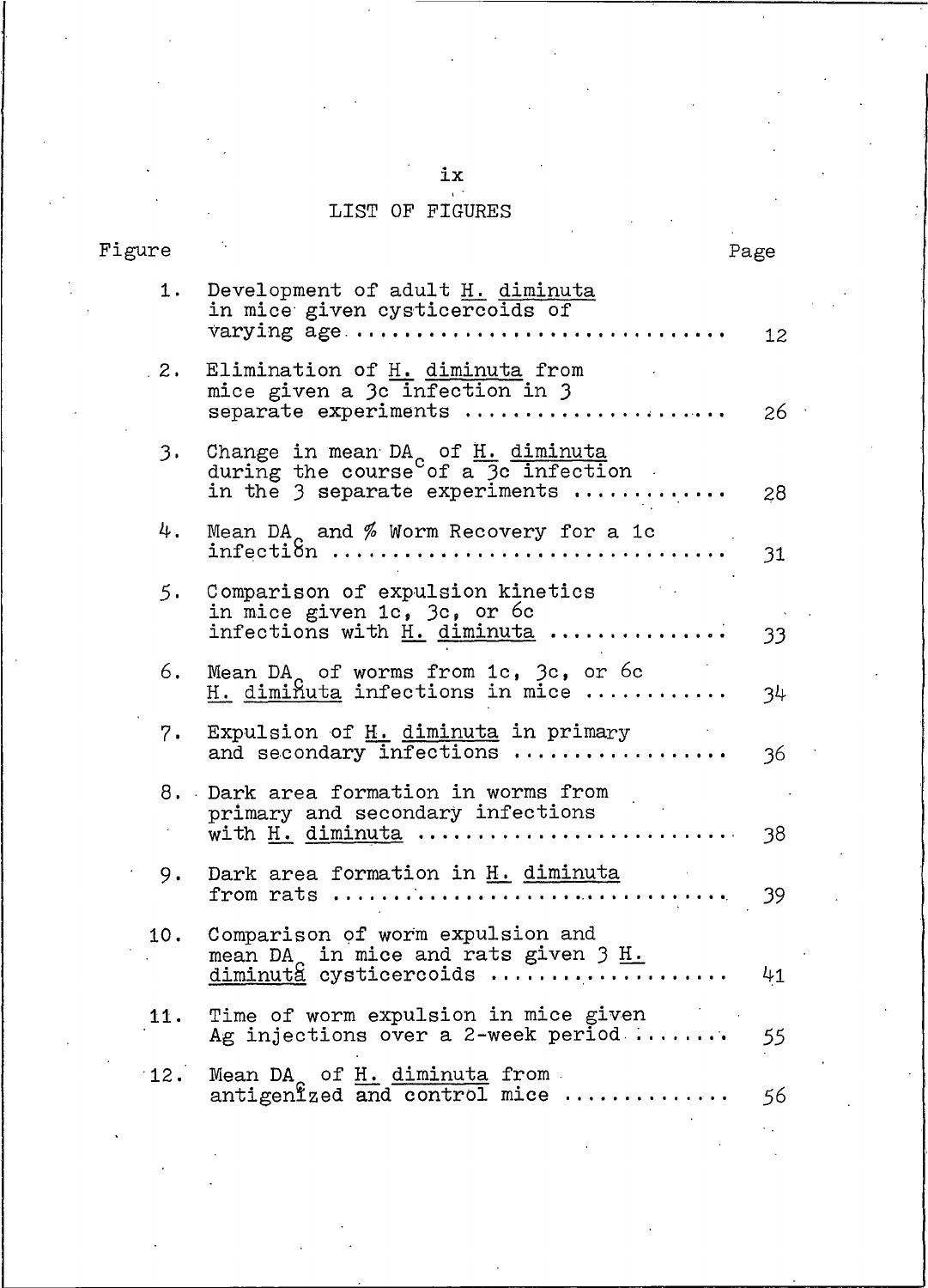| Figure |                                                                                                                                 | Page |
|--------|---------------------------------------------------------------------------------------------------------------------------------|------|
| 13.    | Control mouse foot pad morphology                                                                                               | 75   |
| 14.    | Cellular infiltrate (CI) in worm Ag-<br>injected foot pad of H. diminuta-<br>infected mouse at 48 $\overline{h}$ post-injection | 75   |
| 15.    | Wet mount of H. diminuta showing<br>$+1$ and $+2$ scoring DA                                                                    | 77   |
| 16.    | DA of H. diminuta with a score of $+4$                                                                                          | 77   |
| 17.    | DA with a total score of $+8$                                                                                                   | 77   |
| 18.    | Toluidine Blue stained section of<br>normal H. diminuta tissue                                                                  | 78   |
| 19.    | Toluidine Blue stained section of<br><u>H. diminuta</u> DA                                                                      | 78   |
| 20.    | Normal H. diminuta tissue                                                                                                       | 80   |
| 21.    | Dark area tissue in $H.$ diminuta                                                                                               | 82   |
| 22.    | Neighboring strobila from a single worm                                                                                         | 83   |
| 23.    | Pyknotic cuticle in normal H.<br>diminuta tissue                                                                                | 84   |
| 24.    | Vacuole in pyknotic cuticle in<br>DA of <u>H. diminuta</u>                                                                      | 84   |
| 25.    | Normal tissue from H. diminuta<br>incubated in $0.2X$ HBSS                                                                      | 87   |
| 26.    | DA from H. diminuta incubated in<br>$0.2X$ HBSS $\ldots$                                                                        | 87   |
| 27.    | Normal tissue from a single H.<br>diminuta incubated in 5X HBSS                                                                 | 88   |
| 28.    | Normal H. diminuta strobila under SEM                                                                                           | 90   |
| 29.    | DA of H. diminuta under SEM                                                                                                     | 90   |

 $\mathbf{x}$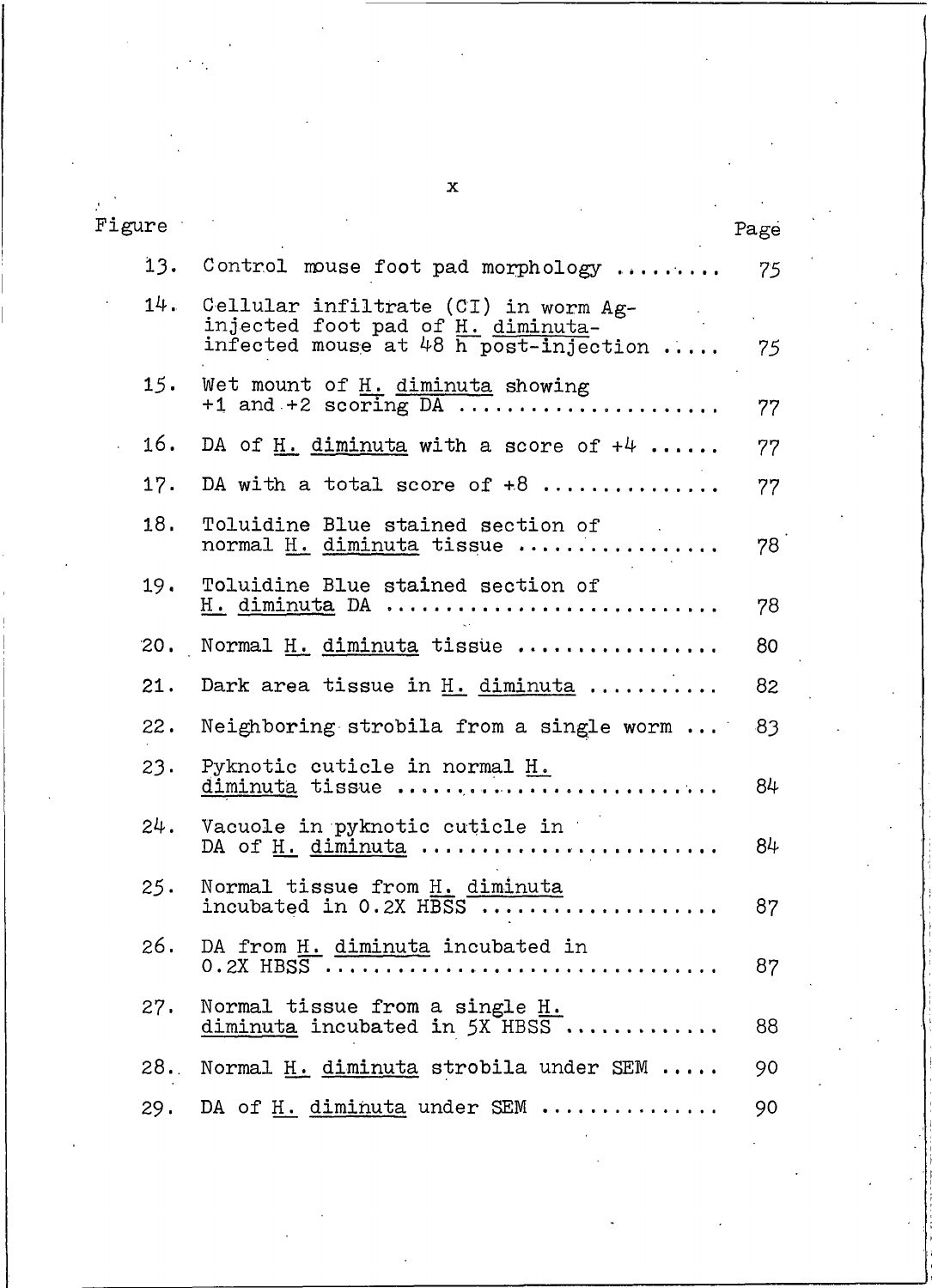#### ABSTRACT

The gut, lumen-dwelling tapeworm, Hymenolepis<br>diminuta, will infect mice, but after about 10 days of growth the worms are expelled. Rats do not expel their worms. During infection, areas which are opaque to transmitted light form in the worms. It has been suggested that these areas, called dark areas (DA), are the result of an immune response to the worm.

In normal mice, DA peak in number and size 1 or 2 days before worm expulsion begins. When the intensity of infection is increased from 1 to 3 or 6 worms/mouse, worm expulsion occurs sooner but the size and number of DA are not markedly changed. Nude mice do not expel H. diminuta. In one experiment worms recovered from nude mice have few DA but in 2 subsequent experiments worms recovered did not have DA levels that differed significantly from normal littermates (NLM) or thymus-grafted (TG)-nudes. TG-nudes also expel their worms similarly to NLM controls. Mice panspecifically suppressed for antibody production by treatment from birth with heterologous anti- $\mu$  expel worms normally, and DA levels are normal. No antibody to H. diminuta is found in serum from infected normal mice by indirect hemagglutination. The few worms recovered from a secondary infection have few DA. DA levels are similar between worms recovered from rats and mice on the same Prior injection of mice with lyophilized worm homodav. genate (worm Ag) did not affect the number and size of DA or the expulsion kinetics even though high serum antibody titers to worm Ag are detected. When this serum is passively transferred to naive mice, it causes earlier expulsion of worms and these worms have fewer and smaller DA. Serum from rats injected with worm Ag and then infected has no detectable antibody. Worms incubated in vitro in serum or glucose-salts lose most of their DA within 15 minutes and show no damage after 4 hours. If complement is added, worms die within 30 minutes and no DA are formed. A transient delayed-type hypersensitivity response in infected mice is also seen. Electron microscopy show DA to be an edema.

DA formation is not immunologically-mediated. The mechanism that causes expulsion, which is thymus dependent, actually decreases the number and size of DA. DA. are an intrinsic metabolic or maturational activity of the worm.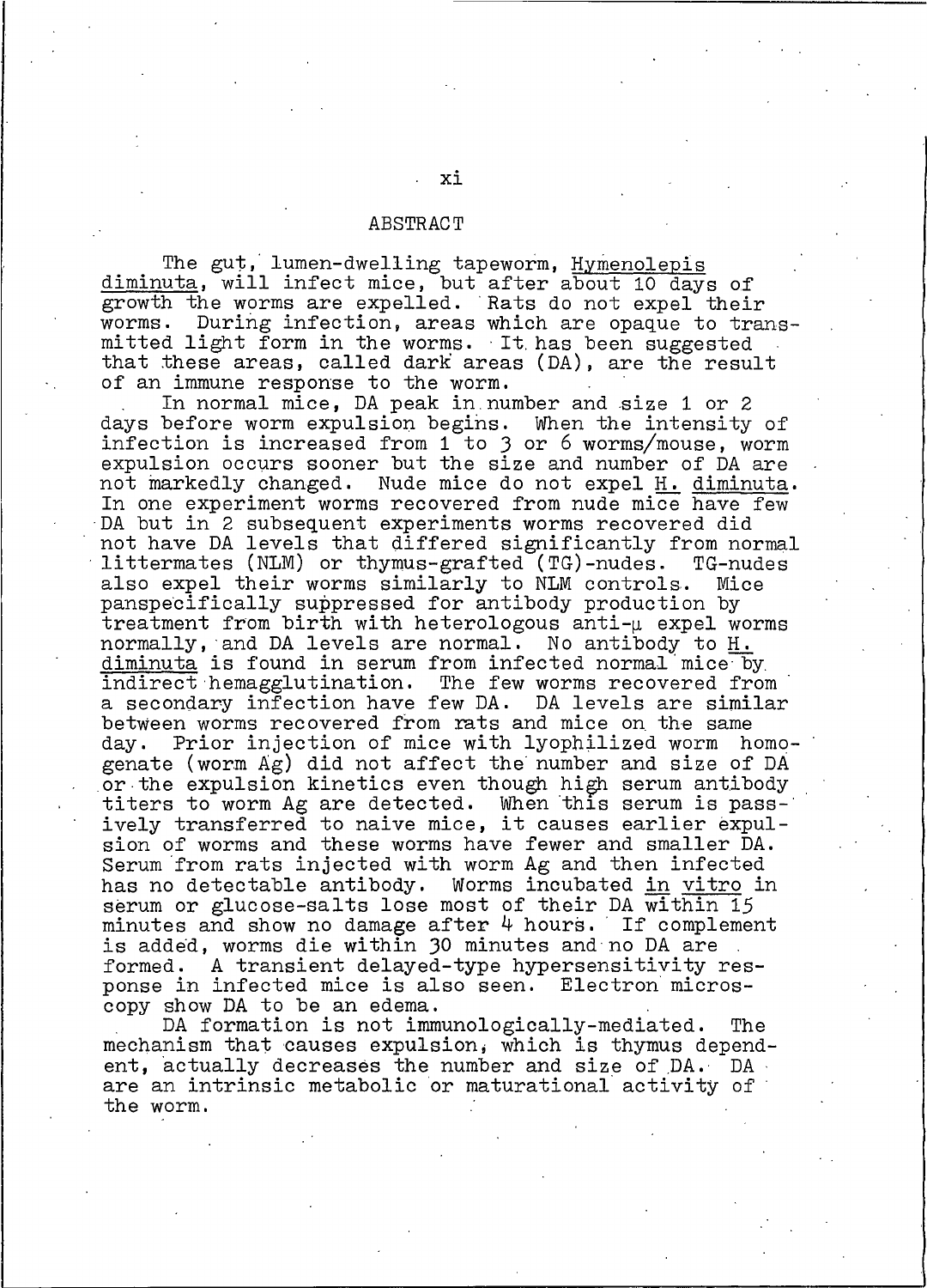#### INTRODUCTION

"Diseases resulting from animal parasites are among the principal causes of morbidity, mortality, economic loss, and human suffering throughout the world" (16). Parasites (protozoa, helminths, and arthropods) affect man directly by infection and indirectly by reducing the food value of his domestic animals. According to Brown (12) it is estimated that 7 million people in Central and South America are infected with Chagas' disease. Malaria is present in areas of the world that include totally over a billion people. Whipworms infect about 500 million people worldwide and Ascaris lumbricoides infects 900 million, many of them in the United States. In parts of Egypt and Africa 75-95% of the residents may be infected with Schistosoma haematobium. Attention has recently been focused by the World Health Organization (WHO) on the status of parasitic infections. WHO has identified the six most prevalent infectious human diseases in tropical countries. Five of these diseases are parasitic (malaria, schistosomiasis, trypanosomiasis, filariasis, and leishmaniasis) and the sixth, leprosy, is bacterial (19).

The infection of a human host by a parasite usually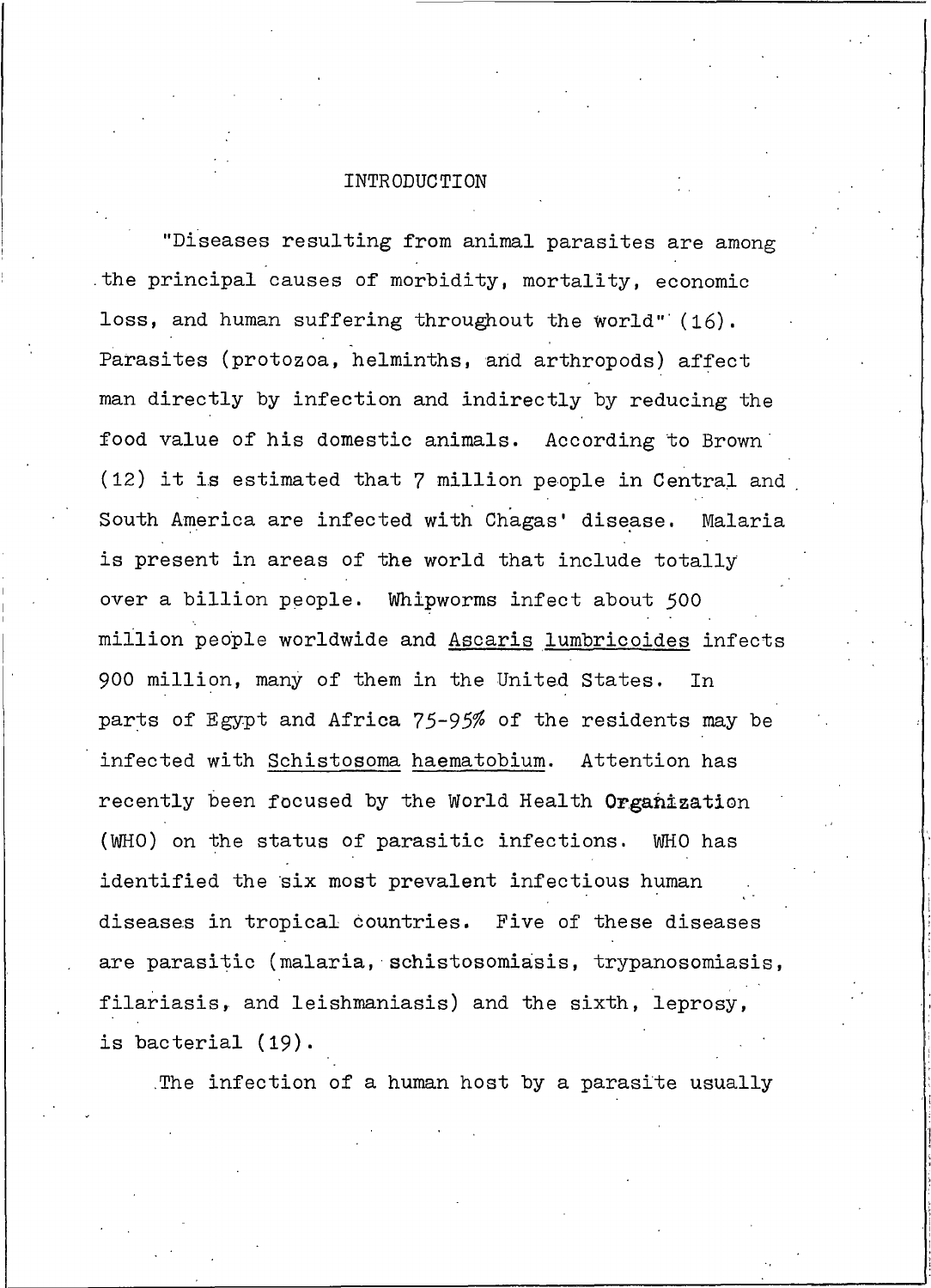produces no symptoms or only very mild clinical symptoms that may go unnoticed by the patient until the fulminating stage of the infection occurs (granuloma formation in schistosomiasis, acute lethargy in trypanosomiasis, or muscle degeneration in trichinosis, for example). Treatment at this advanced stage is ineffective. The parasites may be in sites not accessible by significant amounts of drugs or upon death and degeneration of the parasites released toxins and by-products may cause an increase in symptomology. An effective prophylactic program that prevents or reduces initial parasitic infections could substantially reduce morbidity and mortality.

Attempts to control parasitic infections are aggravated by low standards of health in much of the world. In many tropical underdeveloped countries, people have neither the money to buy shoes nor the desire to wear shoes and are, therefore, constantly exposing themselves to the infective larvae of hookworms and other nematodes. The dense population of insect vectors is virtually impossible to control, even in urban areas, leading to a continuous exposure of humans to malaria and sleeping A lack of adequate plumbing and sewage treatsickness. ment yields water supplies teeming with the cercariae of

 $\overline{c}$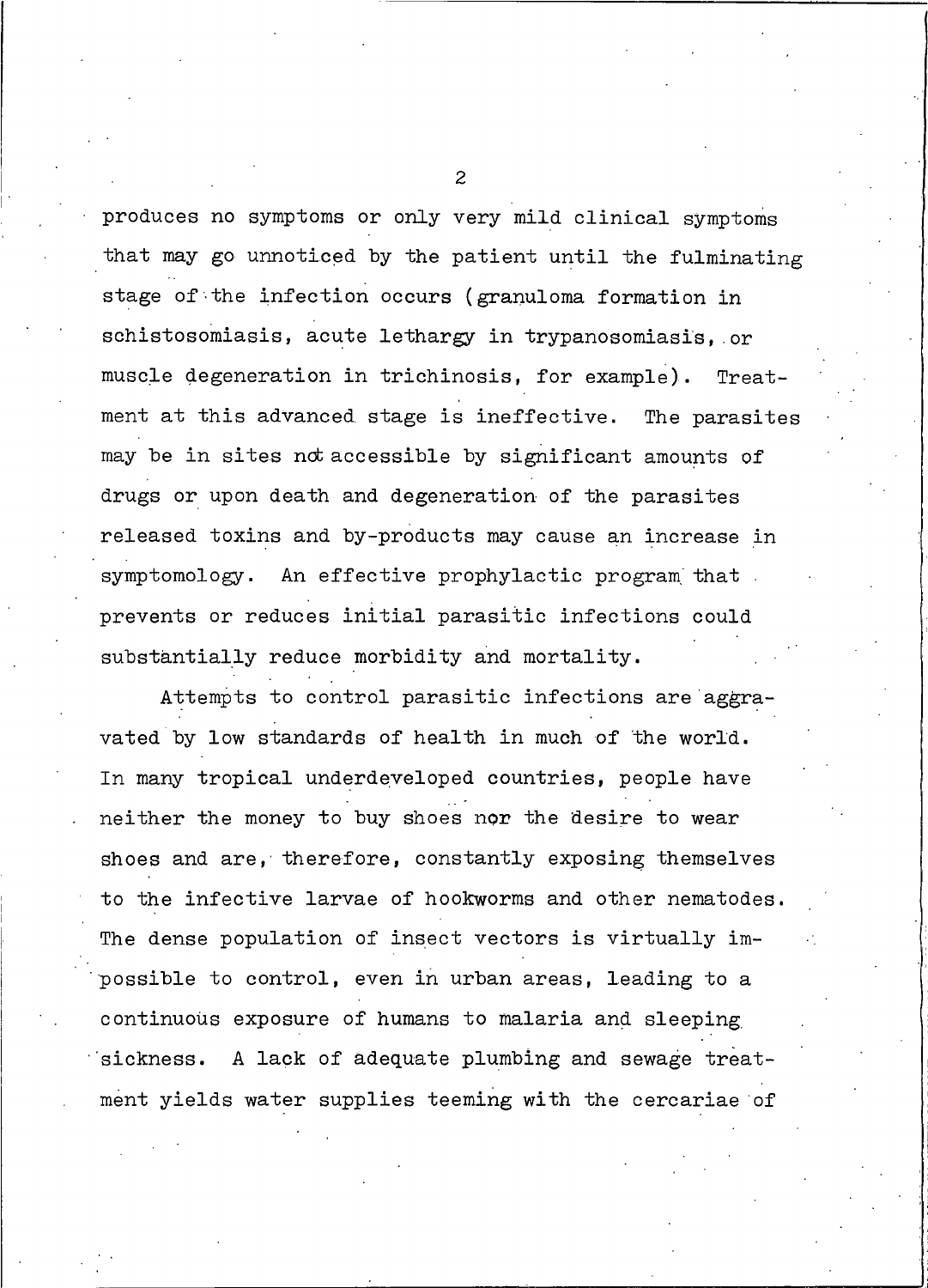schistosomes and amebas. Cultural habits or a lack of fuel to adequately cook foods leads to trichinosis and cestode infections. The primary problems in controlling parasites, therefore, seem to be economic and social. Rather than trying to change lifestyles and customs in order to control parasitic infections, it seems more feasible to induce acquired immunity via vaccination.

In order to utilize the potentials of the human immune system in combatting parasitic infections, several major areas need to be investigated further:

1) The life cycle of the parasite must be understood in relation to the host immune response. For example, it is the eggs of schistosomes that cause much of the pathology in schistosomiasis; the adult form evokes little response.

2) Which component of the immune system, humoral or cell-mediated immunity or both, is responsible for the destruction and/or expulsion of the parasite? The expulsion of the nematode Nippostrongylus brasiliensis from rodents is proposed to be both antibody-mediated and cell-mediated, the antibody producing initial damage (Step 1) to the worm and cell-mediated functions being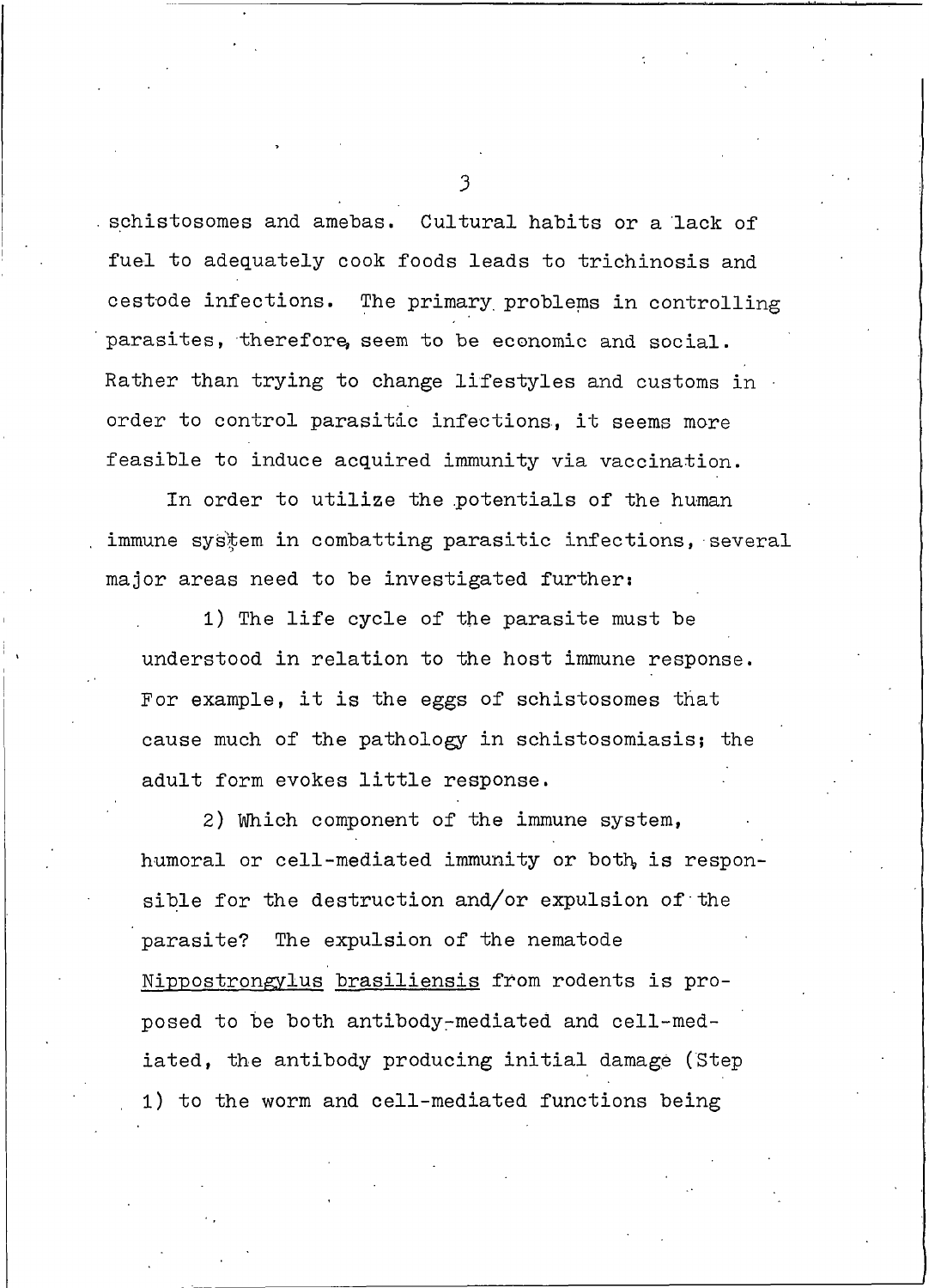mainly responsible for final expulsion of the worm (Step 2) (58). IgE and IgG, specific for  $M$ . brasiliensis are produced (59); IgA may also play a role in local immunity to the worm in the rat Marked eosinophilia is seen in rats shortly  $(64)$ . after worm expulsion (36). Both antibody-mediated damage and expulsion have been found to be thymus-dependent. Nude mice do not expel their worm burdens up to 40 days post-infection whereas in normal mice worms are usually gone by day  $14$ . However, if nudes are given a thymus gland graft or thymus cells, expulsion occurs similarly to that seen in normal mice (31). However, mice treated with heterologous anti-u (which severely reduced their ability to produce antibodies) expelled their worms at a rate similar to normal mice (32) suggesting that initial antibody-induced worm damage is not essential for expulsion.

3) Knowing how the host responds to a natural infection, how then is it possible to prime the immune system to resist penetration or development of the infective forms of a given parasite? Immunization with larval homogenates of the cestode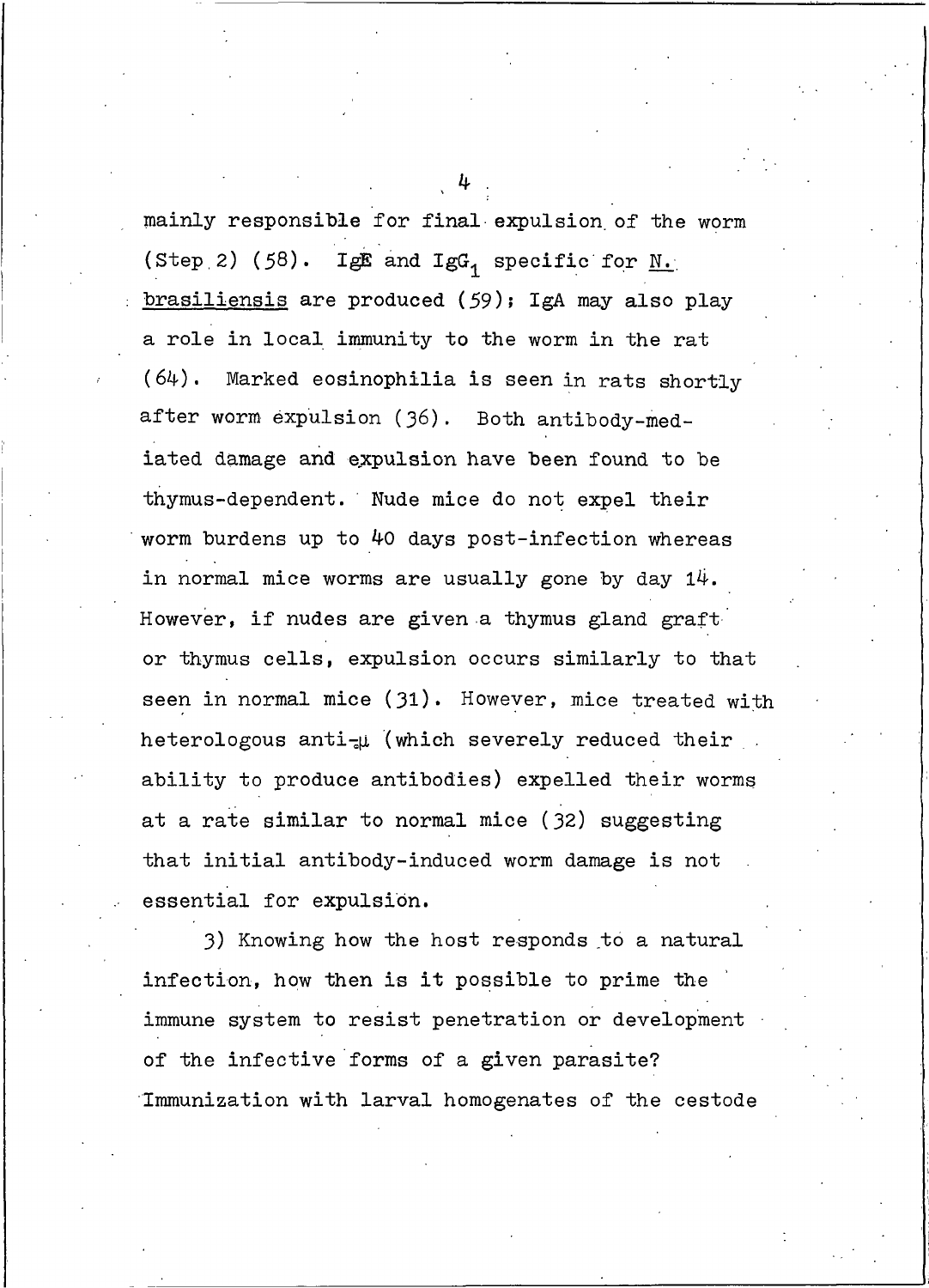Mesocestoides corti substantially reduces the number of tetrathrydia developing upon challenge infection (40), but it does not prevent infection entirely. Further studies are necessary to determine which antigens provide protection against subsequent specific challenge.

Progress has been slow in applying immunological techniques to parasitology. Many recent studies have been directed toward developing methods for stimulating immunity artificially before an understanding of the underlying immunological mechanisms involved in the hostparasite relationship is gained. Clearly, basic research on the immune response of humans and animals to parasitic infection needs to be undertaken as a prelude to any vaccination programs.

One model host-parasite system that may elucidate the host response to helminthic infections is the mouse infected with the cestode Hymenolepis diminuta. This tapeworm is a lumen-dwelling, noninvasive cestode of the small intestine which produces no known inflammatory response or lesions. Unlike most tapeworms, the rostellum of H. diminuta is not armed with a circlet of hooks. The rat is the natural host for the worm and will retain

 $\leq$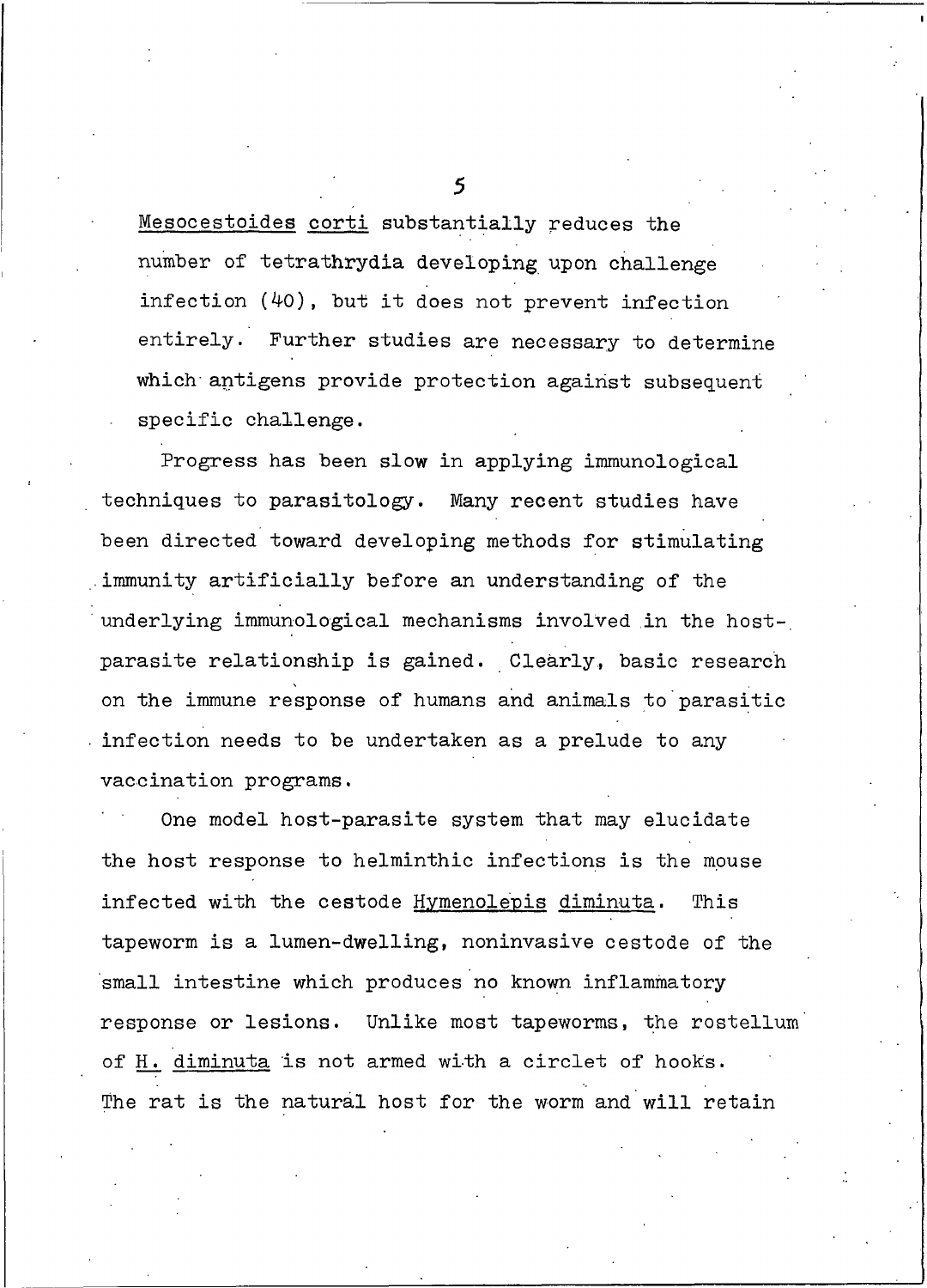the adult form for many months or years. Worms in rat hosts will often attain lengths greater than 50 cm. The life cycle for the worm begins when mature proglottids containing eggs are shed in the feces and are consumed by an intermediate host, usually a beetle. Unlike H. nana eggs, the eggs of H. diminuta are not directly infective to mammals. The tapeworm eggs hatch upon entering the intermediate host and release hexacanth embryos. The embryos penetrate into the insect haemocel and develop into cysticercoids in about 10 days. A cysticercoid is a mature, inverted scolex with a short, immature neck region attached. Upon ingestion of the infected insect by the rodent, the scolex is released and attaches to the duodenum. Strobilation progresses and mature eggs are found in terminal proglottids by day 14 post-cysticercoid infection thus completing the cycle. This tapeworm can infect humans, but only about 200 cases of infection have been reported (73).

In mice, H. diminuta infections are of short duration, seldom lasting more than 14 days, with destrobilation occurring on about day 10 and final expulsion by day 12. This destrobilation and expulsion has been found to be immunologically mediated. Worms from a secondary

 $\kappa$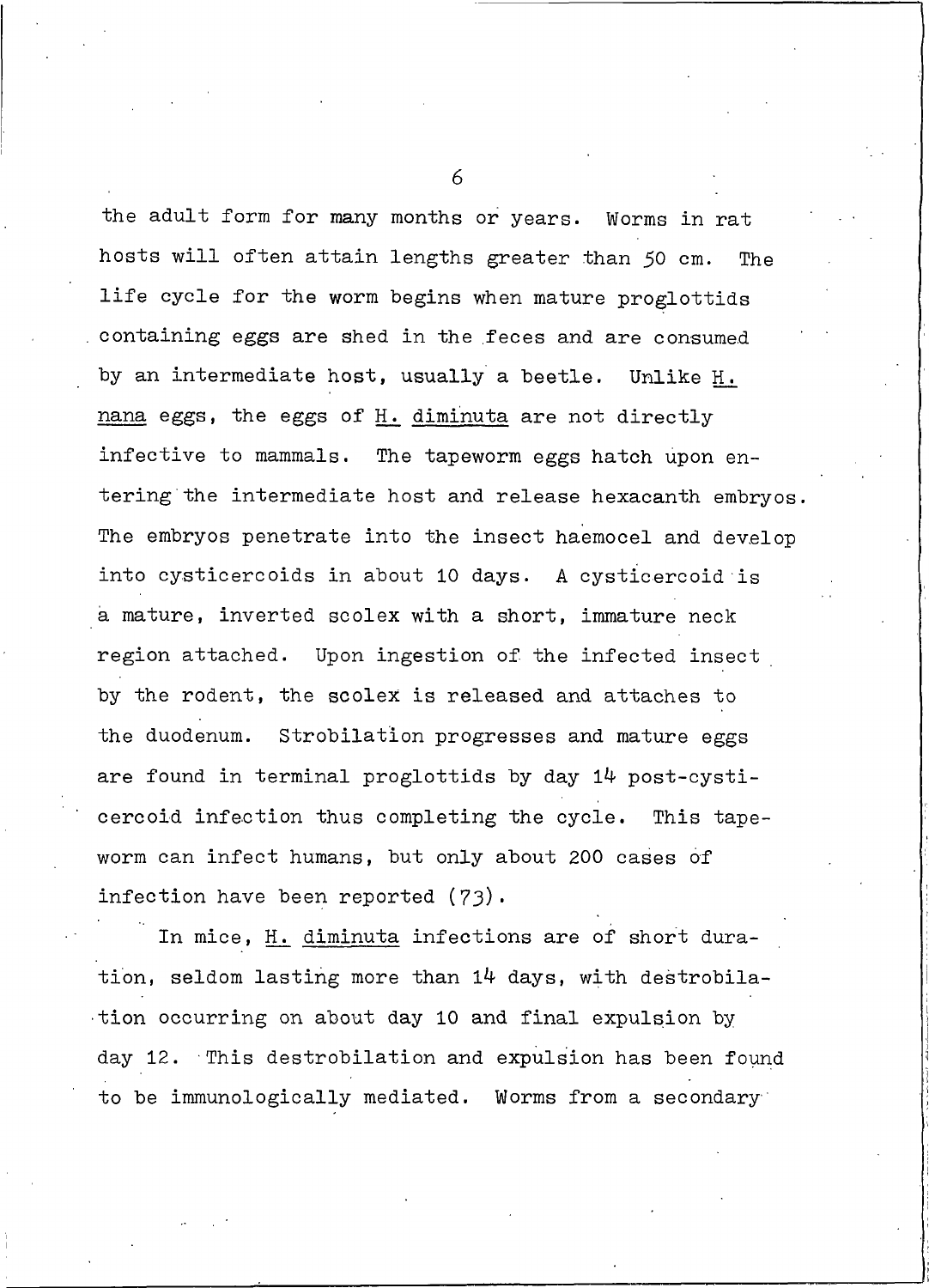infection of CFLP or Porton mice were stunted and the percent recovery of worms was lower by 20% than in primary infections (23). Cortisone- and antilymphocyte serum (ALS)-treated mice did not expel their worms on schedule but retained them up to 18 days. Worm growth was also enhanced in cortisone-treated hosts  $(24)$ . Similar results were found in cortisone-treated mice infected with the bile duct cestode H. microstoma (37, 54). Nude (thymusdeficient) mice did not expel their worm burdens up to day 33 (10) supporting the idea that expulsion is a  $\cdot$ thymus-dependent phenomenon. Nudes reconstituted with viable thymus cells or a thymus gland expelled their worms on schedule  $(28)$ . However, Andreassen  $(1,2)$  found that nude mice began to expel their worms after day 13 with all worms gone by day 20, expulsion being dependent on the level of infection. No measurable IgE was produced in infections in normal mice and no specific circulating antibodies have been detected in serum from infected mice, though IgA,  $IgG_1$ ,  $IgG_2$ , IgM, and C3 have been found on the integument of the worm  $(4)$ . IgA was detected earliest and in greatest abundance on the integument.

Further support for an immunological basis for worm expulsion is: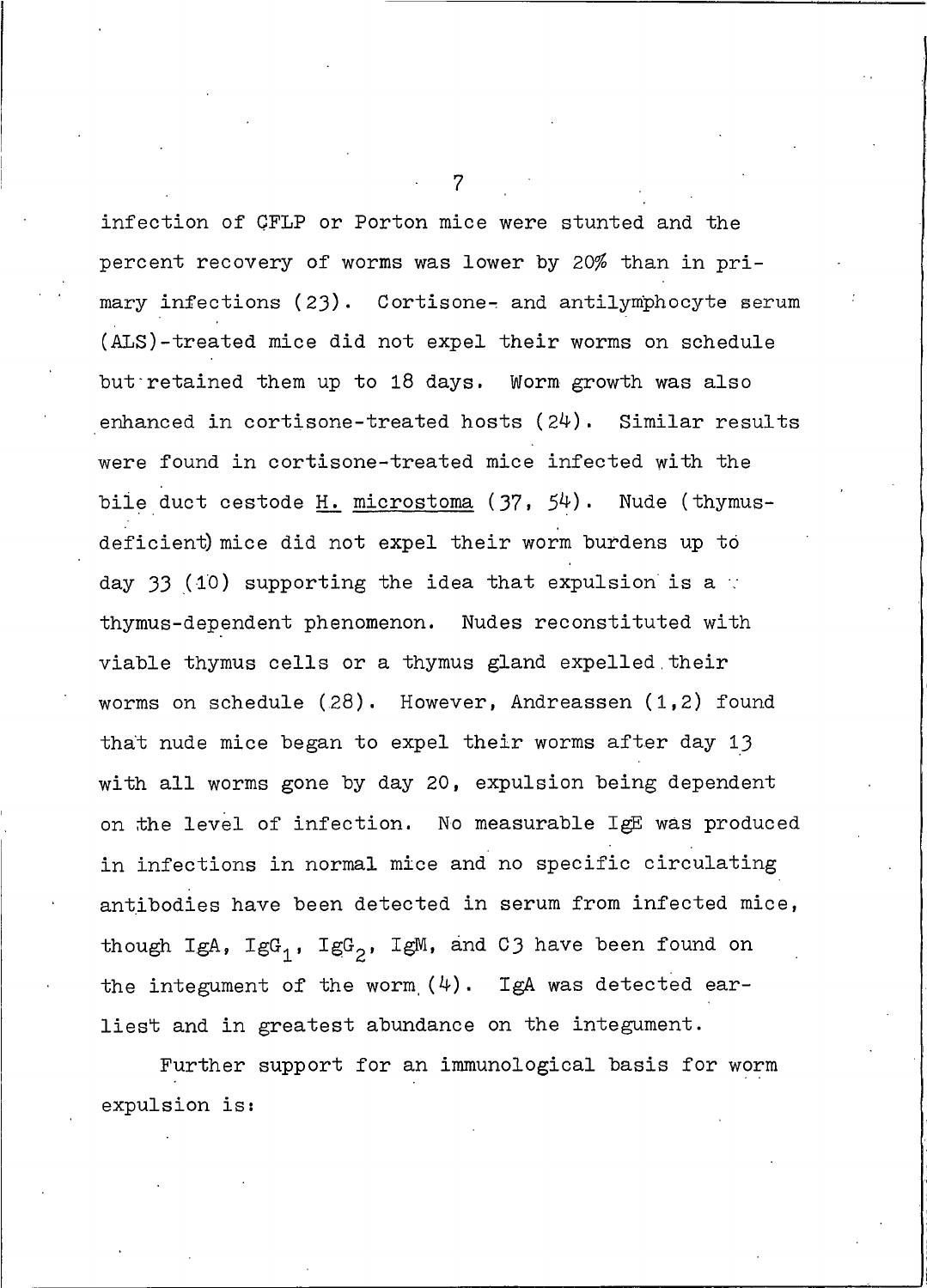1) In young mice (2-4 weeks old) given a 1 cysticercoid (1c) infection, expulsion did not begin until day  $16-20$  (7).

2) A 6c infection leads to a quicker and earlier expulsion than is found in a 1c infection  $(5)$ . Worms are also smaller in 6c infections.

3) Worms surgically transplanted into the duodenum of immune mice were rejected in  $4$  days. If immune mice were given 550 rads before laparotomy, expulsion was delayed until day 6 but still occurred appreciably sooner than expulsion in naive untreated mice (25).

If animals are infected with a large number of cestodes, some nonspecific loss of worms is evident. This is thought to be due to inter-worm competition for carbohydrates  $(34)$  or oxygen  $(67)$  and is known as the crowding effect.

An investigation of immunologically-mediated worm damage could be very revealing of the immune mechanisms involved in expulsion (57). Befus and Threadgold (8) found opaque or dark areas (DA) on the integument of H. diminuta taken from mice. They noted that DA increased in number until expulsion began and that worms from a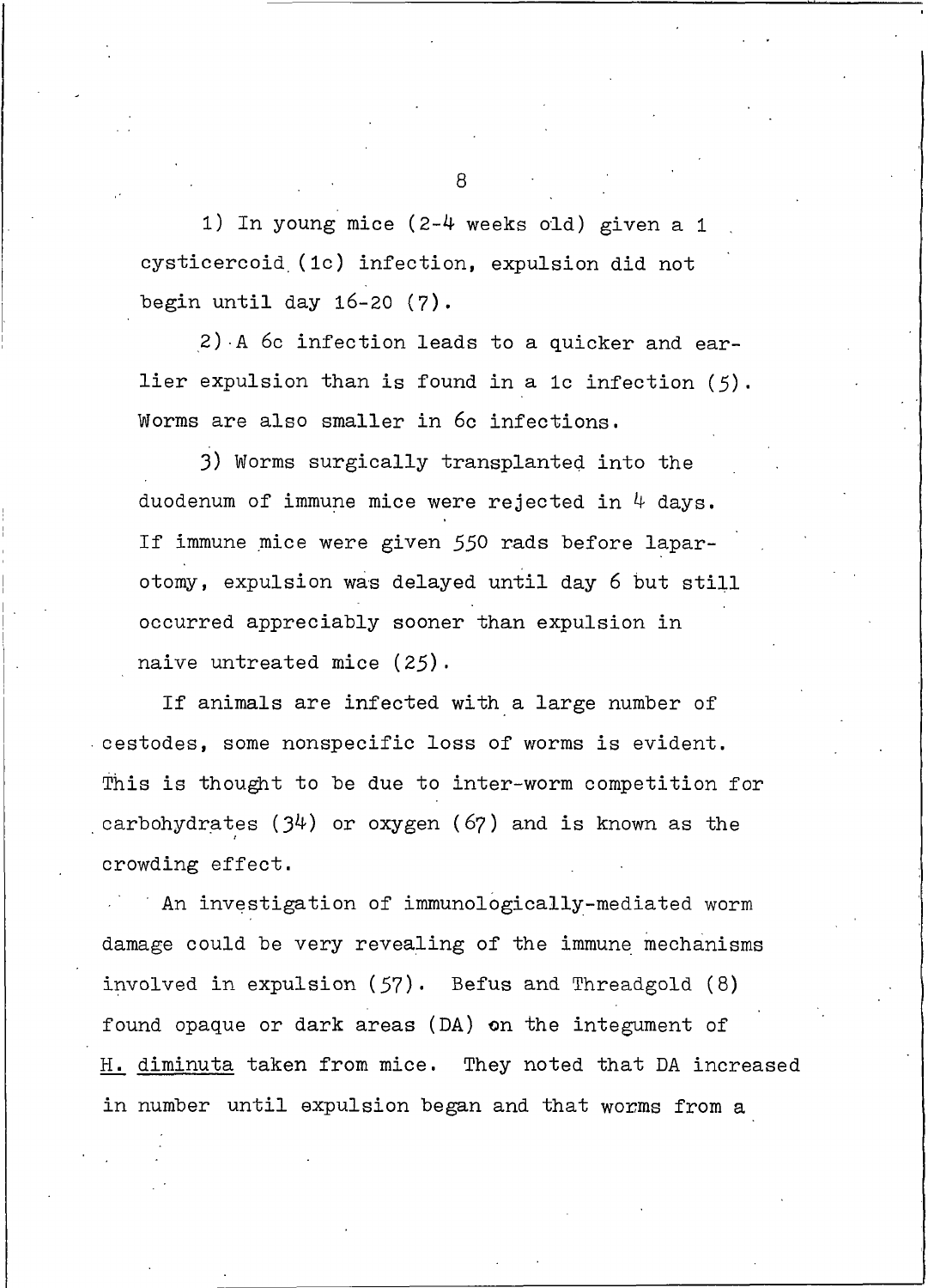6c infection had more DA than those from a 1c infection. Morphological differences from normal tissue in DA as shown by electron micrographs included more lipid droplets in the parenchymal cells, a reduced amount of rough endoplasmic reticulum, and a general increase in the electron density of the tegument. These changes are similar to those caused by dehydration (6). Worms damaged mechanically in vitro also formed DA. Befus postulated that DA on worms from mice may represent immunological damage (8). These lesions have also been found in surgically-mutilated worms from mice (20) and on worms from rats (15).

The questions this thesis will attempt to answer are:

1) Do DA have an immunological etiology?

2) If the immune status of the mouse host is altered, are the number and size of DA correspondingly changed?

3) Are morphological changes other than those previously observed evident in DA?

4) Can antibody or delayed-type hypersensitivity responses to worm infection be detected? Are these responses related to DA?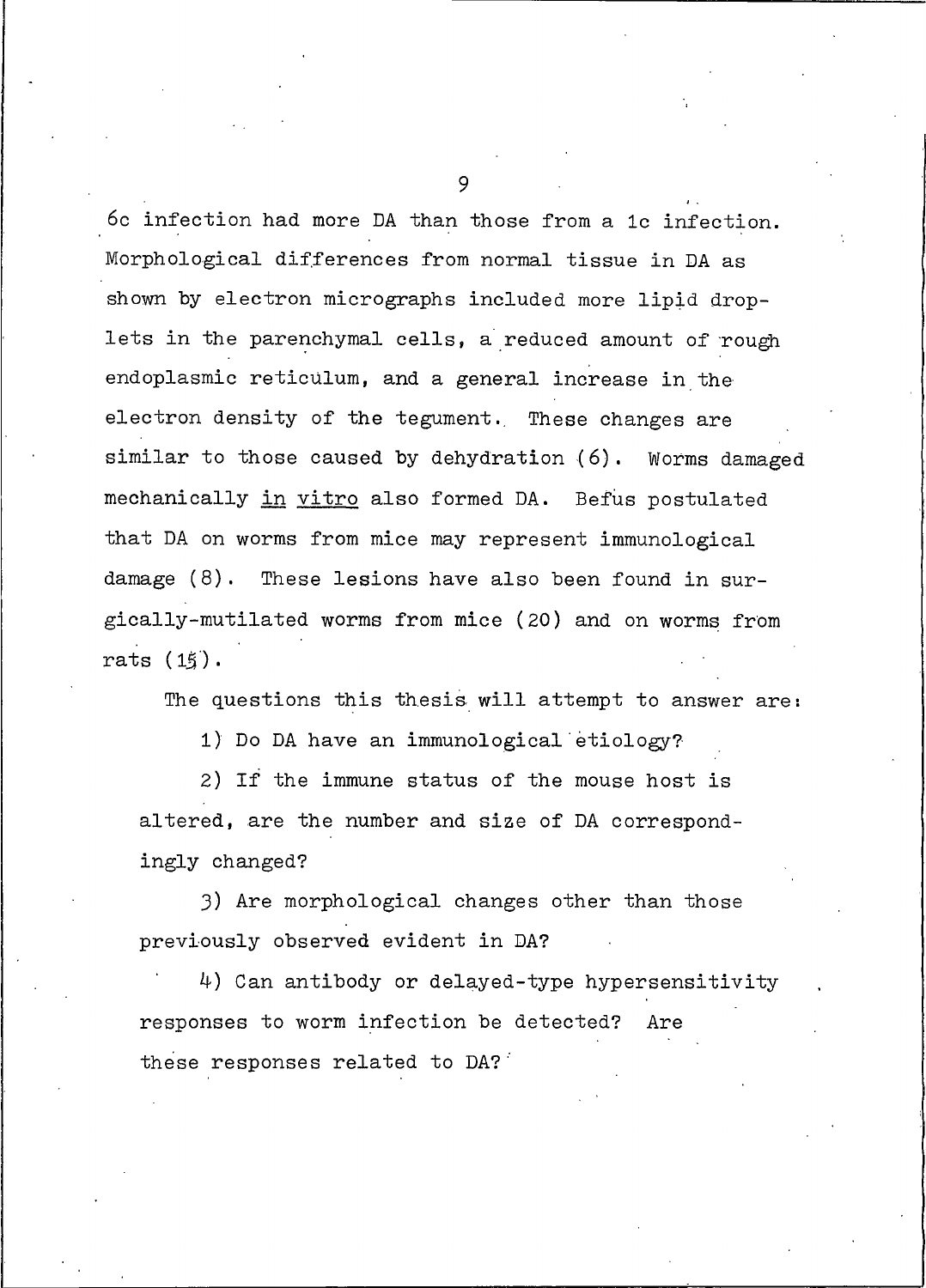#### MATERIALS AND METHODS

#### Maintenance of Parasites

Hymenolepis diminuta cysticeroids were dissected in saline from infected beetles (see below). Five cysticercoids were drawn into small guage tubing (Intramedic PE 60, Clay-Adams, Parsippany, NJ) connected to a 22 guage needle on a 1 ml syringe. Adult rats were lightly anaesthetized with ether. The tubing was inserted into the esophagus of the rat and the cysticercoids expelled with the syringe.

The beetle, Tribolium confusum, was used as the intermediate host. The beetles were maintained in the dark at room temperature in jars containing stone-ground flour and oats. Beetles were separated from the flour into a glass container with no flour and starved for 5-7 days. Donor rats were killed (at least 14 days after inooulation with cysticercoids) and the small intestines were removed and flushed out with physiological saline. Terminal proglottids containing infective eggs were removed from the tapeworms and mashed onto a small piece of moist filter paper and fed to starved beetles in a humid chamber overnight. The beetles were removed the next day and put in a flour-oats jar.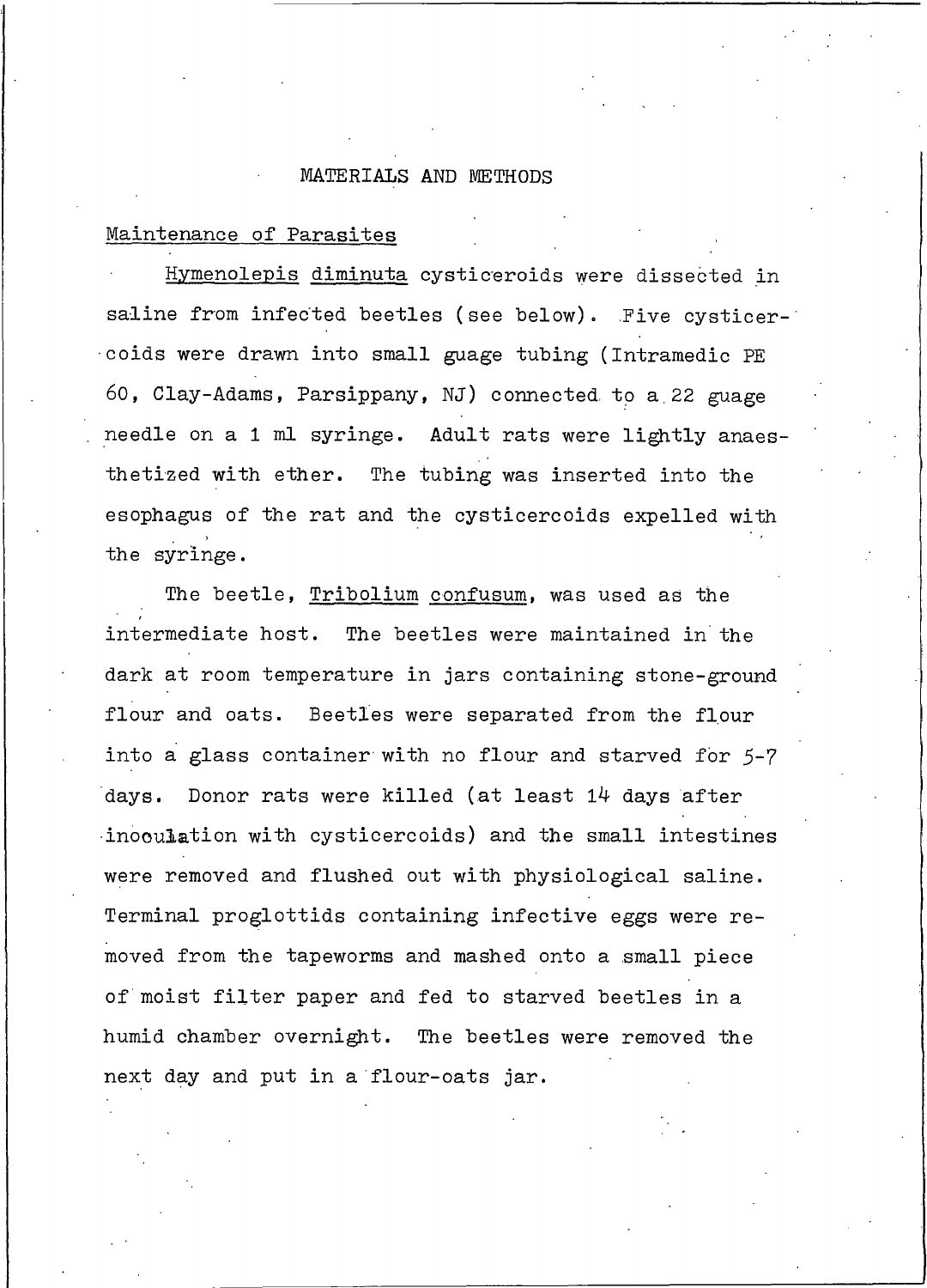Cysticercoids used for infecting mice and rats were dissected from beetles 3-6 weeks after feeding worm eggs to the beetles. Figure 1 shows this to be the time of optimal infectivity of cysticercoids. The drop in infectivity for cysticercoids 35 days old (Figure 1) is probably nonspecific and not related to the age of the cysticercoids.

#### Mice

Balb/c mice 6 weeks old and of both sexes (Charles River Breeding Labs, Wilmington, MA) were used in all experiments unless otherwise stated. They were maintained on Wayne Lab Blox (Allied Mills, Chicago, IL) mouse feed and given acidified-chlorinated water ad libitum.

Congenitally thymus-deficient (nude; nu/nu) mice and their phenotypically normal littermates (NLM;  $\frac{nu}{+}$  or +/+) were bred in restricted access rooms using homozygous  $\text{(nu/nu)}$  males and heterozygous  $\text{(nu/+)}$  females of Balb/c Some nudes were obtained from homozygous background. males and heterozygous females bred in mono-contaminated gnotobiotic units. These nude mice were removed from the gnotobiotic unit and housed in a laboratory for at least one week before they were used in experiments. Male and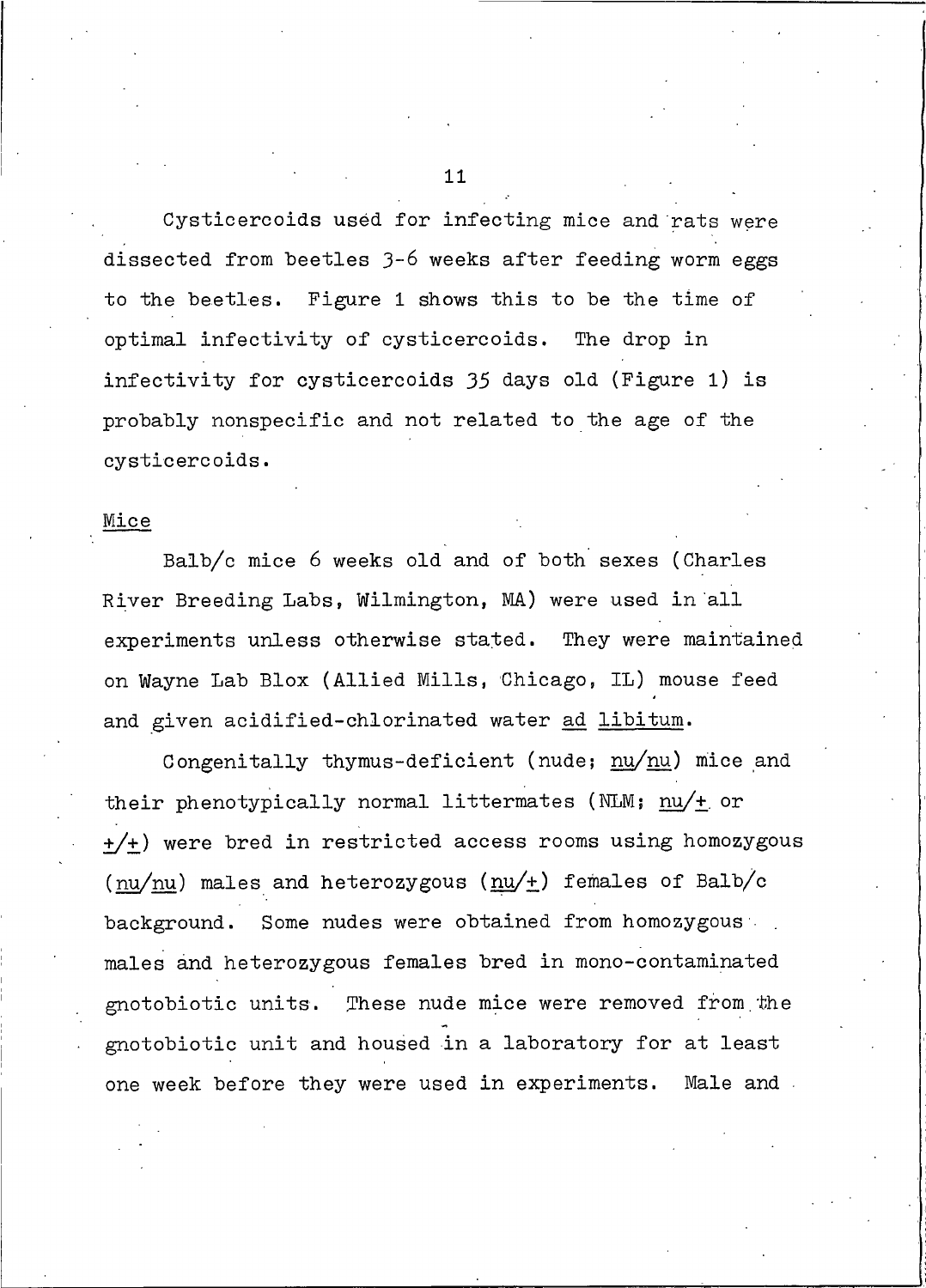

Development of adult H. diminuta in mice<br>given cysticercoids of varying age. The<br>four mice/group were each given three Figure 1. cysticercoids. Seven days later the mice were killed and examined for adult worms.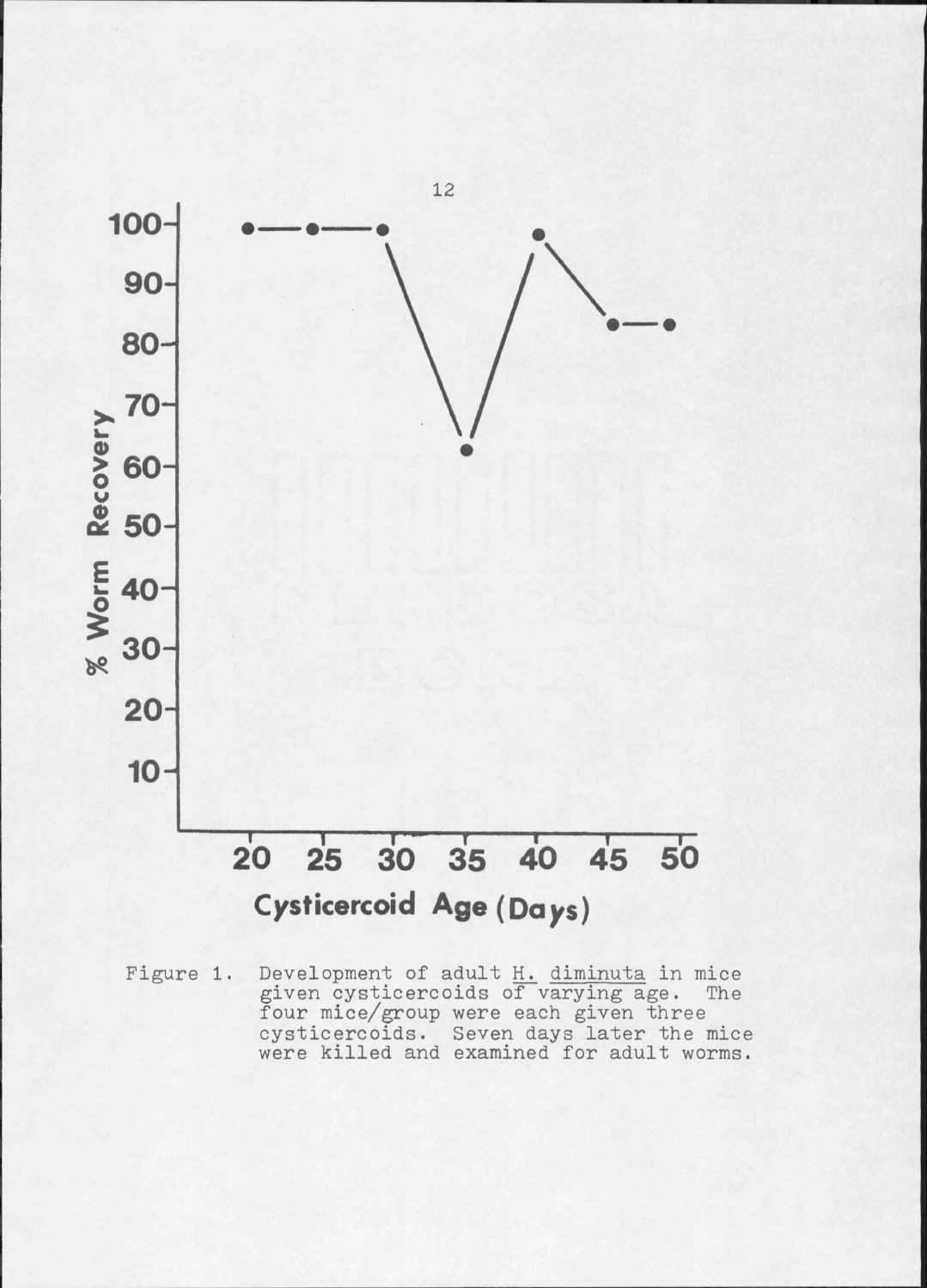female Balb/c heterozygotes ( $\frac{nu}{\pm}$ ) (GL. Bomholtgaard, Ry, Denmark) were bred as another source of nudes.

#### Worm Recovery and Dark Area Measurements

On varying days post-infection (p.i.) with cysticercoids, mice or rats were killed by cervical dislocation and the small intestine removed from each animal. Tn mice on days 5, 6, and 7 p.i., the small intestine was severed about 2 cm below the pyloric valve and 3 cm above the ileo-cecal junction. On later days p.i., the cuts were made 2 cm below the pyloric valve and at the ileocecal junction because the worms tend to migrate posteriorly as expulsion begins. The small intestine was flushed with saline from a wash bottle into a tray containing saline. The intestinal contents were examined grossly for worms. If all worms were not found, the small intestine was opened longitudinally with scissors and agitated; any worms still inside the intestine were readily evident and could be removed with forceps.

Worm length was measured to the nearest cm while worms were still in the tray. To determine the number and size of dark areas (DA), worms were placed on a slide and examined under 100X of a microscope. Dark areas were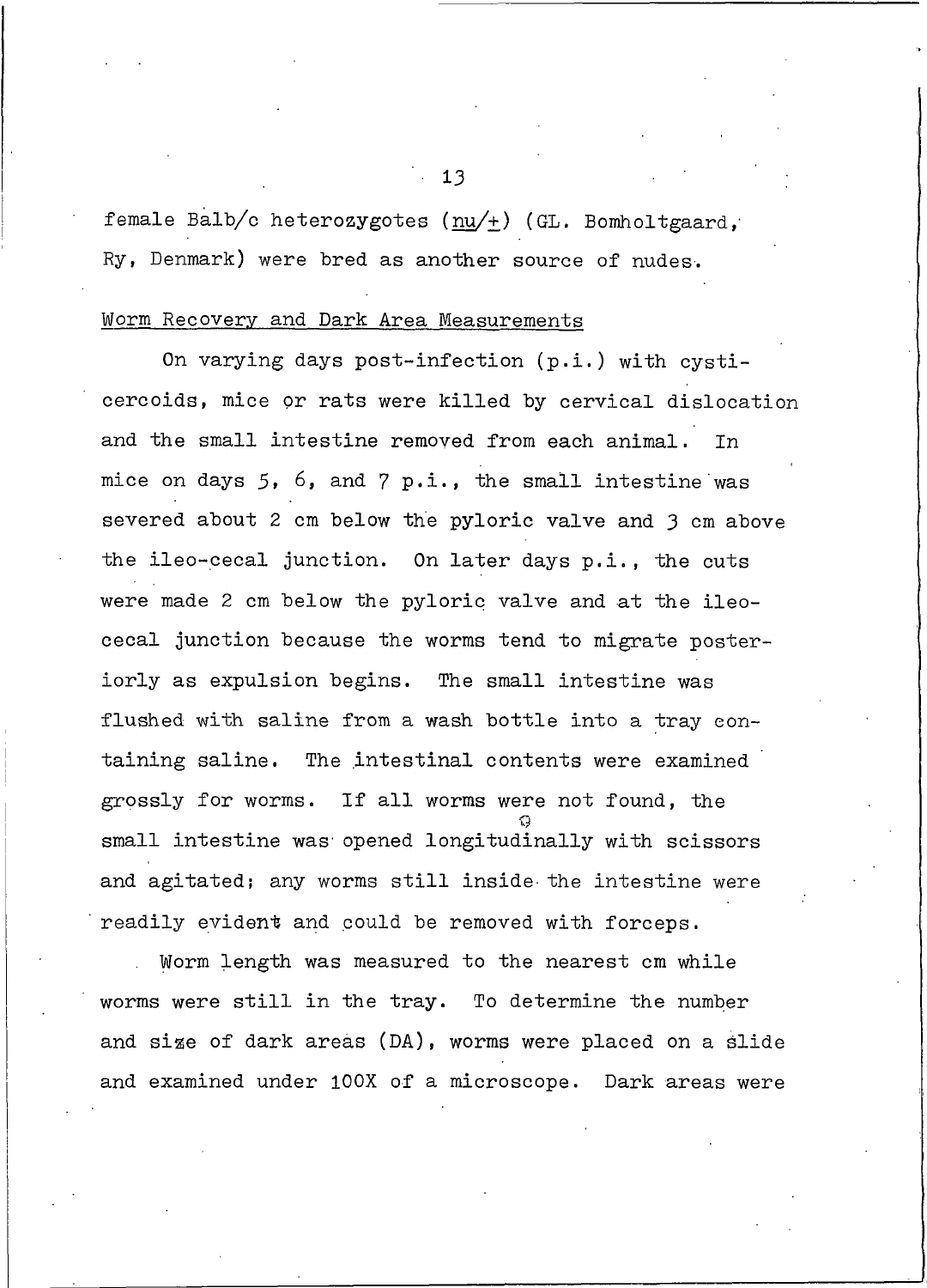+1--DA covered less than one proglottid.

+2--DA covered at least one full proglottid or parts of 2 adjacent proglottids.

+3 -- DA covered 2 proglottids.

+4 -- DA covered 3 or more proglottids. If a DA covered over 7 proglottids, two +4's were scored.

The dark areas of each worm were evaluated and a dark area coefficient (DA<sub>c</sub>) was calculated for each worm using the following formula:

 $\text{DA}_{\text{C}} = \frac{\text{Sum of DA Soores}}{\text{Worm Length (cm)}}$ 

DA Scores = Score for each particular DA on one worm.

Worm length  $(cm) = Measured$  worm length to the nearest centimeter.

On a given day  $p.i.,$  the DA<sub>C</sub>/ worm for all worms recovered was averaged as a mean DA<sub>c</sub> for that day. A standard deviation (s) for each mean  $DA_c$  was also calculated. Per cent worm recovery was calculated by:

X 100

Number of worms recovered

Total possible worms recoverable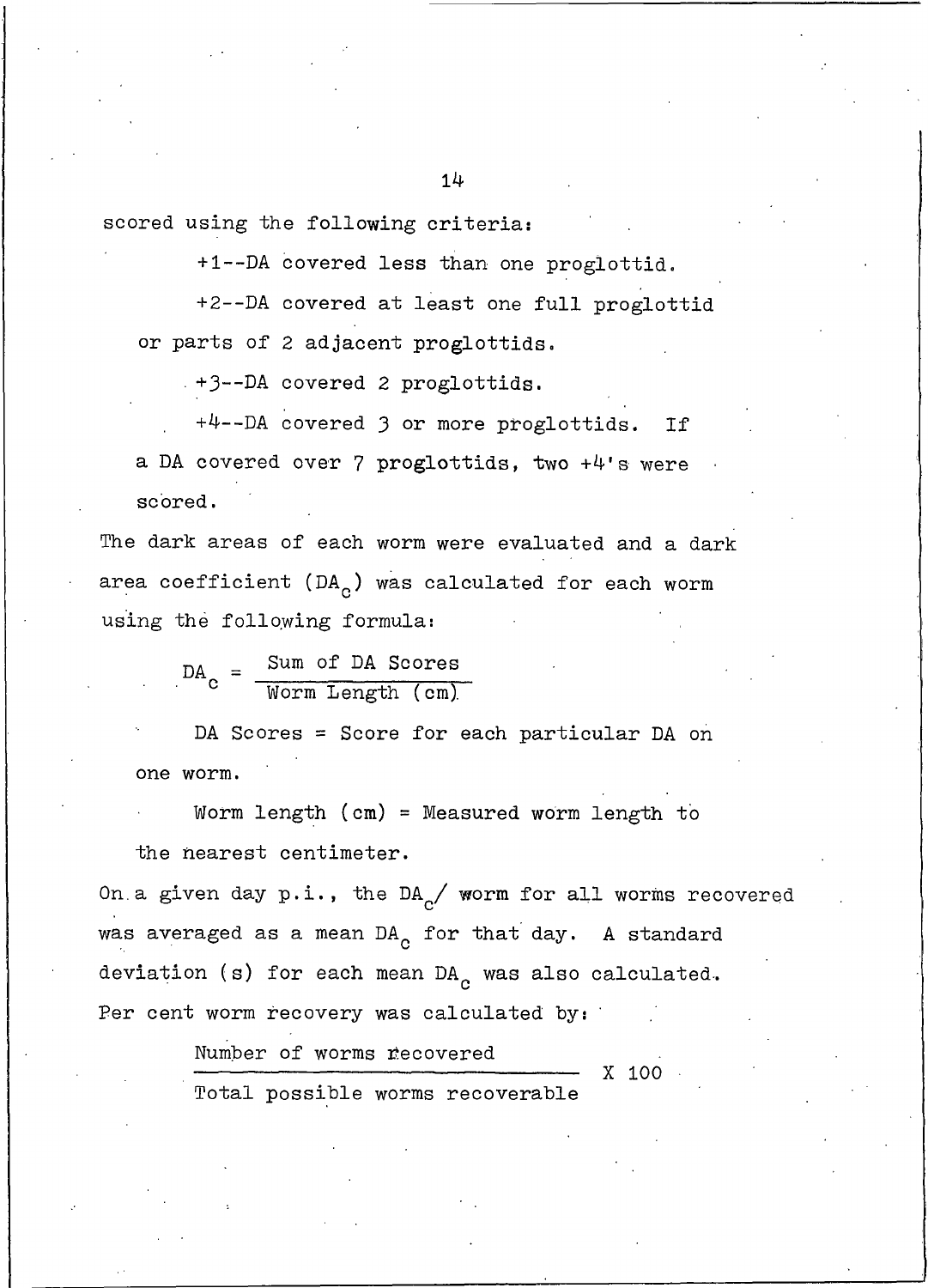The mean worm length was also calculated for all worms recovered on a given day.

#### Immunosuppression with Heterologous Anti-u Immunoglobulin

In order to assess the requirement of humoral antibody for DA formation and worm expulsion, mice were treated with heterologous anti- $\mu$ . Anti- $\mu$  has been shown to pan-specifically suppress production of antibody of the IgG, IgM, IgA, and IgE classes  $(47, 49)$ . Briefly. rabbits were immunized with purified mouse IgM in incomplete Freund's adjuvant. Serum was collected from the rabbits and activity against other mouse Ig's was removed through column chromatography. Purity was determined using Ouchterlony gel diffusion (48). In the first experiment anti- $\mu$  (minimum titer of 32 and generously supplied by Bradford Brooks, M.S.) was administered to. neonatal mice according to the following schedule:

| Day                  | Amount of $Anti-\mu$ (ml) |  |
|----------------------|---------------------------|--|
| $O(birth)$ , 1,2,4,6 | 0.05                      |  |
| 3.10                 | 0.10                      |  |
| 13,16,18,20,25       | 0.15                      |  |
| 28,30,32             | 0.20                      |  |
| 35,37,39             | 0.25                      |  |
| 42,44,46             | 0.30                      |  |

Injections were given intraperitoneally (i.p.) on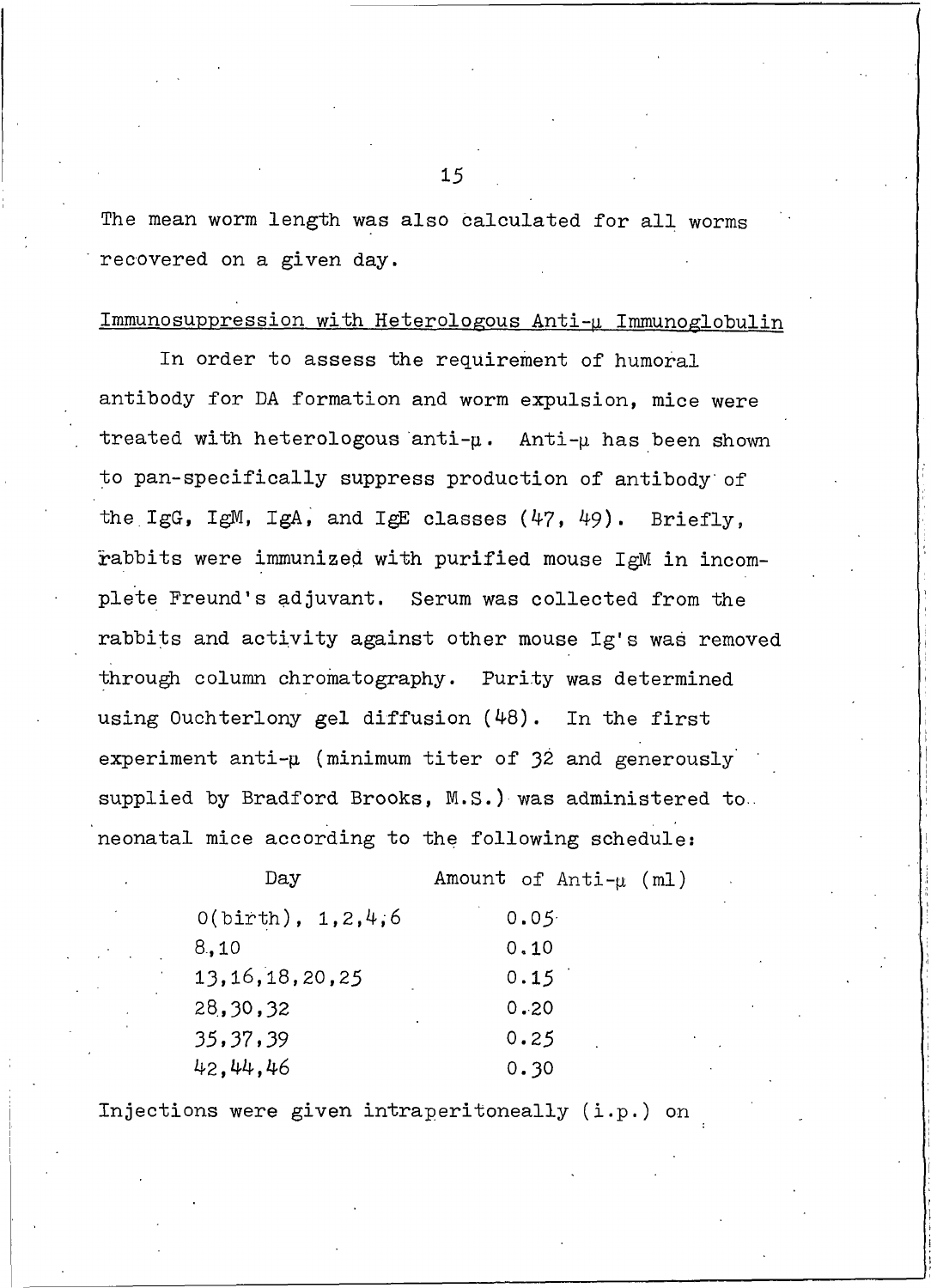three or four alternate days during each week. Phosphate buffered saline (PBS) and normal rabbit serum (NRS) were administered as controls to different mice in the same litters as the anti-u-treated mice according to the same schedule. Injection schedules were maintained during the course of worm infection.

In a second experiment, anti- $\mu$  (titer of 256) obtained from goats injected with purified mouse IgM and prepared as above was generously supplied by Dr. Dean Manning. The injection schedule was as follows:

| Day               | Amount of $Anti-\mu$ (ml) |
|-------------------|---------------------------|
| $0(birth)$ , 1, 2 | 0.06                      |
| 4                 | 0.08                      |
| 6, 8, 10          | 0.10                      |
| 12,14             | 0.15                      |
| 16,19             | 0.20                      |
| 21,23             | 0.25                      |
| 26,28,30          | 0.30                      |
| 33,35,37          | 0.35                      |
| 40,42,44          | 0.40                      |

Controls were littermates given either PBS or normal goat serum (NGS) according to the same schedule.

#### Ouchterlony Gel Diffusion for Measuring Residual Anti-u and Serum IgM

Ouchterlony double diffusion plates were used to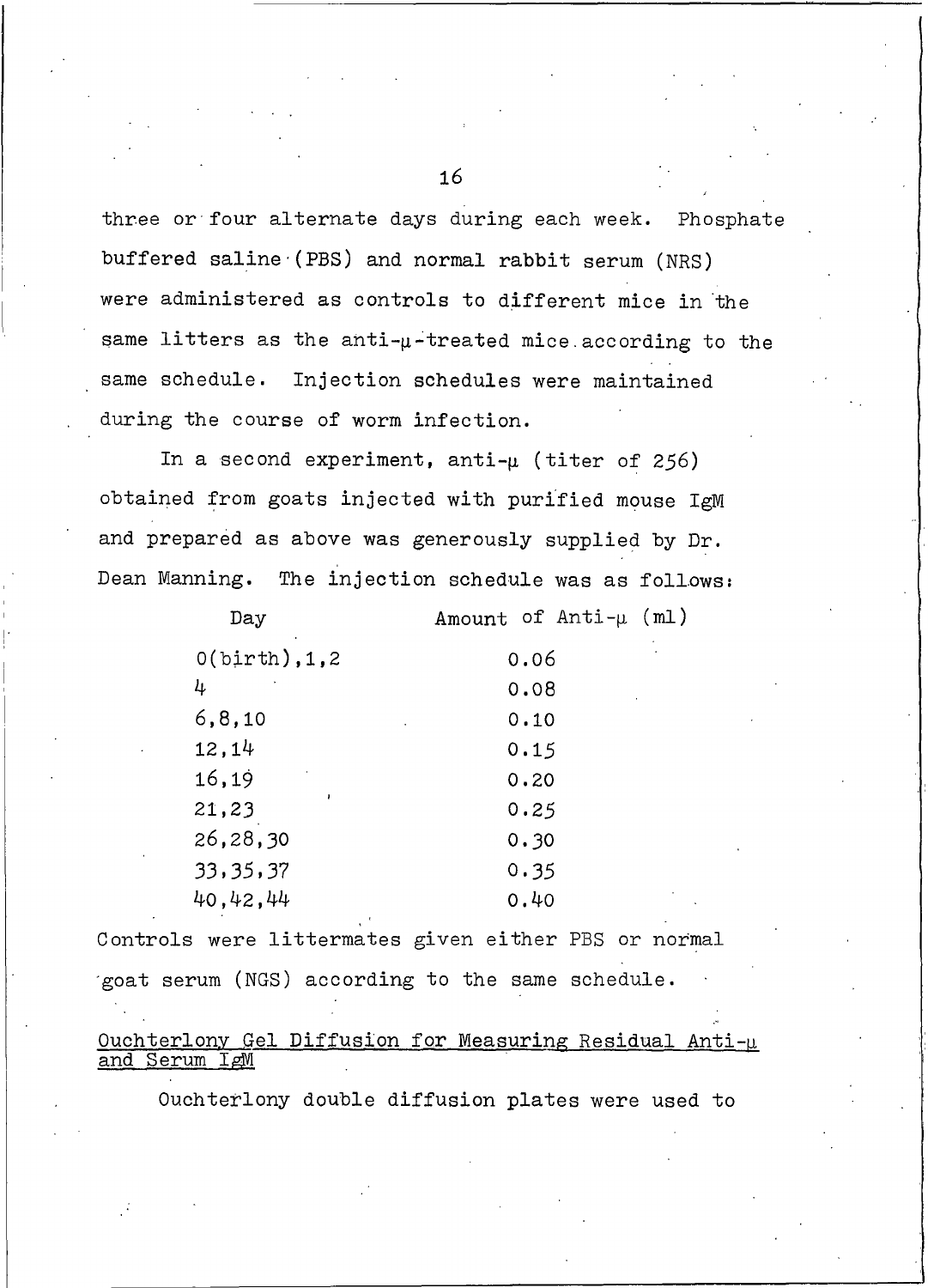test for serum levels of anti-u and IgM from mice used in the second anti- $\mu$  experiment. Four ml of 1% agarose in  $0.05M$  barbital buffer (pH 8.4) with  $0.1\%$ sodium azide was dispensed into each 15 X 60 mm plastic petri dish. Punch wells were  $4 \text{ mm}$  in diameter and 10 mm apart.

To test for serum IgM, the center well was filled with anti-µ (titer of 256) and 2-fold serial dilutions of the appropriate serum were placed in the outer wells. A pool of normal mouse serum was used as a standard to test for residual anti- $\mu$ . Plates were incubated at room temperature until the precipitin bands were clearly visible.

#### Localized Hemolysis-in-Gel Technique

To determine the antibody response of mice to sheep red blood cells (SRBC), the animal was given 0.2 ml of 10% SRBC i.p. or intravenously (i.v.). Five days later the spleen was removed and a single cell suspension was made by rubbing the spleen over a fine mesh screen in 5 ml of Hank's Balanced Salt Solution (HBSS). Cell clumps were filtered out through glass wool. Dilutions of 1:5 and 1:25 were then made of spleen cell suspensions.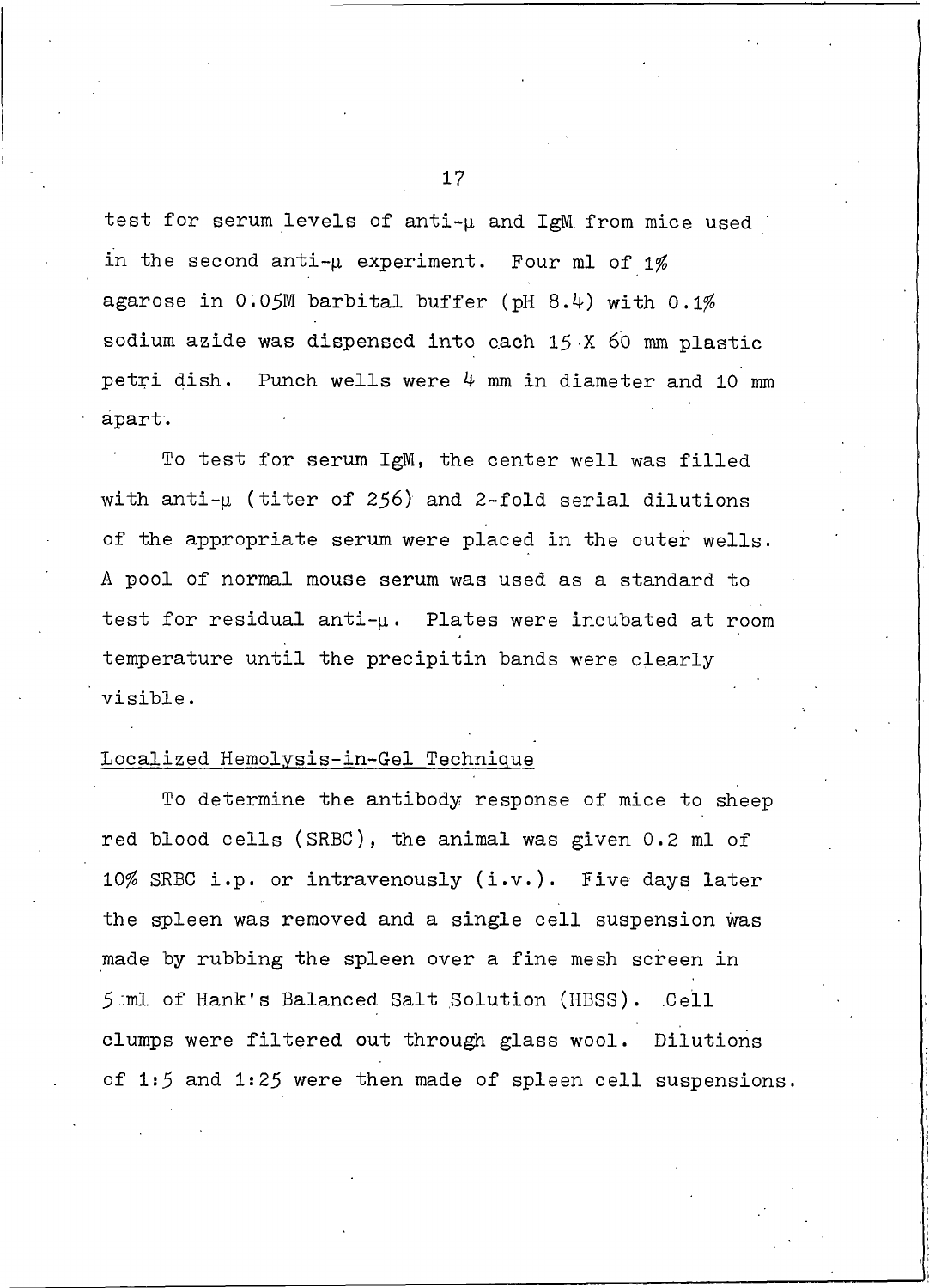To a tube containing 0.4 ml of 0.8% agarose at  $47^{\circ}$ C. 100  $\mu$ 1 of the appropriately diluted spleen cell suspension and 50  $\mu$ 1 of 8% SRBC were added. The mixture was vortexed and poured onto an agarose-coated slide and incubated in a humid chamber at  $37^{\circ}$ C for 2 h. Duplicate slides were done for each spleen cell dilution. A 1:10 dilution of guinea pig complement (Colorado Serum Co., Denver, CO) was added and after another  $1\frac{1}{2}$  h at  $37^{\circ}$ C, plaques were counted on slides with between 30 and 300 total plaques. The number of plaque-forming cells (PFC) per spleen was determined.

#### Thymus-Gland Grafting of Nude Mice

Nude mice were anesthetized with Nembutal (sodium pentabarbital) i.p., the dosage being dependent upon body weight (62). A 1 cm incision lateral to the dorsal midline was made through the skin and peritoneum over one kidney. The kidney was gently worked up onto the surface of the skin. A small tear was made in the renal capsule and one lobe of a neonatal Balb/c thymus gland was inserted under the capsule with forceps. The kidney was placed back into the mouse and the incision in the peritoneum was sutured. The skin incision was closed with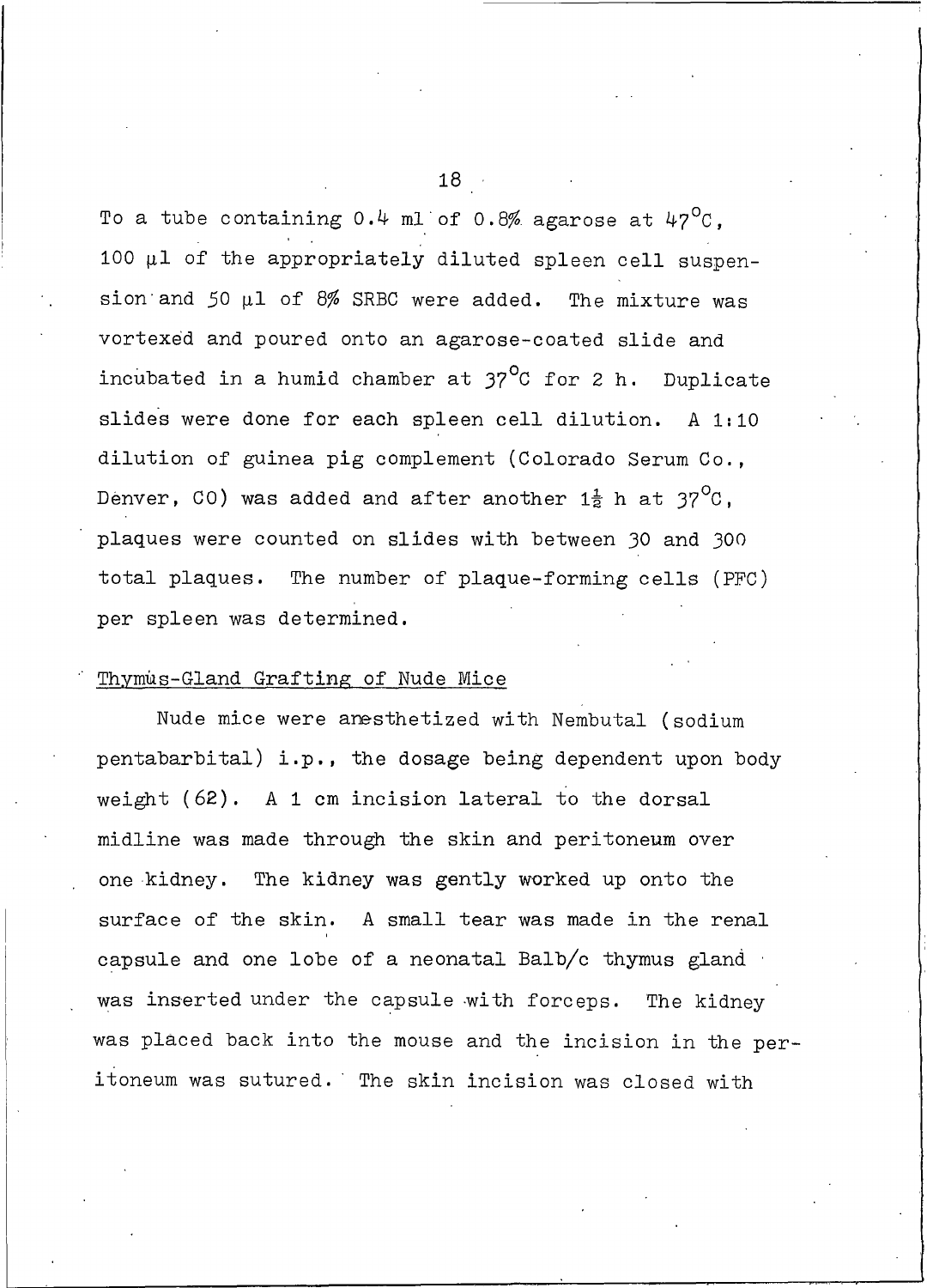wound clips. The same procedure was repeated for the other kidney. To allow time for thymocytes to mature and. be distributed throughout the mouse, mice were held at least 6 weeks after grafting before being used.

#### Preparation of Worm Antigen and Metabolite Antigen

Mature worms were taken from rats and frozen and thawed 4X. The worms were homogenized in a Tenbroeck homogenizer on ice and the homogenate was centrifuged at 2500 rpm for 15 minutes. The supernatant was then spun at 20,000g for 1 h at  $4^{\circ}$ C in an ultracentrifuge. The supernatant was dialyzed against deionized water. lyophilized, and used as antigen (worm Ag) in the indirect hemagglutination (IHA) test and for antigenization.

To obtain metabolite antigen (Met. Ag) freshly harvested living worms 7-11 days old were washed once in saline and once in HBSS. Then 10-50 of these worms were incubated in 10 ml of HBSS for 4 h at room temperature. The worms were filtered out through glass wool after  $4 h$ and the HBSS containing any worm secretions or excretions constituted Met. Ag.

#### Indirect Hemagglutination

Serum to be tested for antibody to worms was col-

 $19<sup>7</sup>$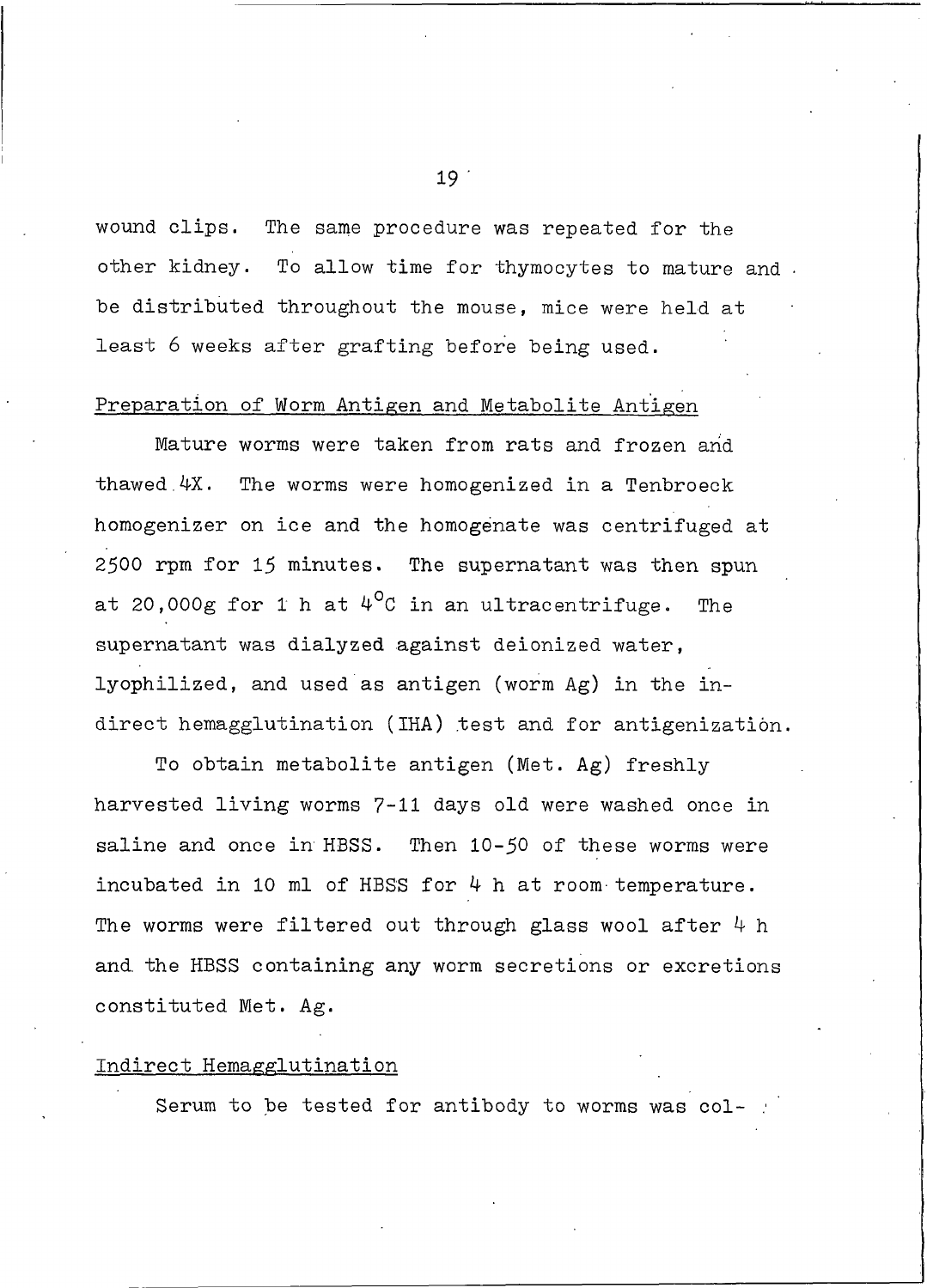lected from the retro-orbital sinus or tail vein, inactivated at 56°C for 30 minutes, and absorbed once with SRBC for 10 minutes.

Fresh SRBC were washed 3X in PBS and suspended to  $2\%$  in PBS. An equal volume of fresh tannic acid (a 1:40 dilution of a 0.1% solution in PBS) was added and the mixture incubated at 37<sup>o</sup>C for 10 minutes. These cells were washed 2X in PBS and resuspended to 2%. A 5 ml sample was removed for control. The remaining suspension was combined with an equal volume of 1.5 mg/ml worm Ag in PBS at 37<sup>°</sup>C for 10 minutes. The cells were washed twice to remove excess worm Ag and diluted to 2%.

In the assay  $(71)$ , U-bottom microtiter plates (Linbro Chemical Co. Inc., New Haven, CN) were used with the Microtiter System (Cooke Engineering Co., Alexandria, VA). Twenty-five µ1 of 1% NRS diluent were added to each well. Twenty-five µ1 of serum were added to the first well and 2-fold serially diluted to the penultimate well. Then 25  $\mu$ 1 of senstitzed or control cells were added, and the plate was covered and incubated at room temperature for 1-3 h. Agglutination reactions were scored from 0 (no agglutination) to  $+4$  (total agglutination). Wells with agglutination indicated the presence of antibody to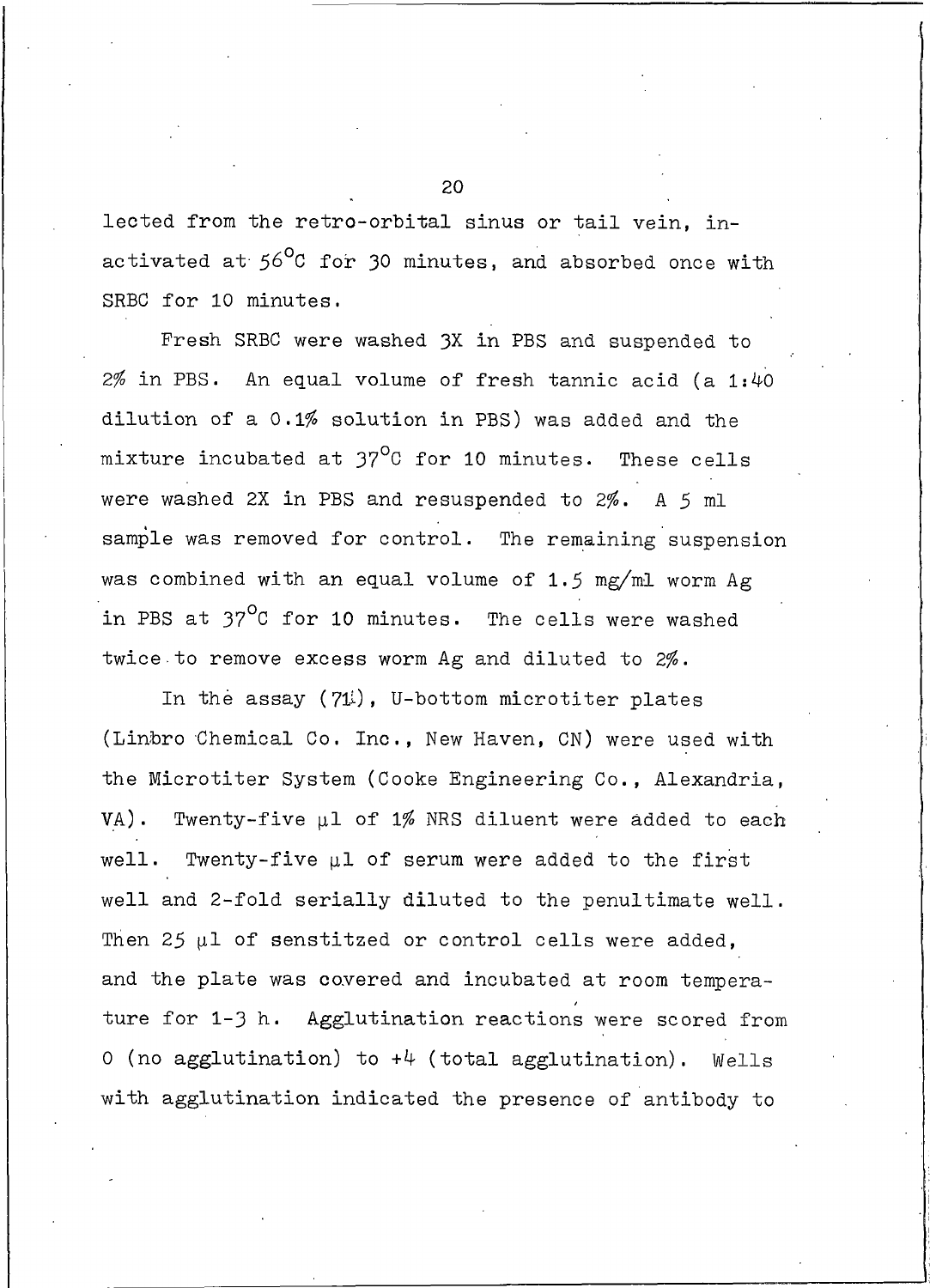#### the worm and/or worm  $Ag.$

#### Determining Delayed-Type Hypersensitivity (DTH) to H. diminuta by Foot Pad Swelling

Foot pad thickness on both feet was measured to the nearest 0.1 mm with dial guage calipers (Schnelltaster, H.C. Kroeplin GMBH, Hessen, Germany). Mice were then lightly anesthetized with ether. With a 30g needle, 0.03 ml of 2 mg/ml worm Ag in PBS was injected into the left hind foot pad and an equal amount of PBS was given in the right hind foot pad. At  $3$ ,  $24$ , and  $48$  h after injection, foot pad thickness of each foot was measured with the calipers. Swelling at 48 h was indicative of a DTH reaction to worm Ag.

#### Electron Microscopy Techniques

Worms were harvested from mice on day 7 p.i. and normal or dark areas were cut out with a razor blade and placed in fixative for  $24$  h at  $4^{\circ}$ C. The fixative was 5% glutaraldehyde in Millonigs buffer containing 5% surcrose and  $0.5$  mM CaCl<sub>2</sub>. The specimens were then washed. 3X in Millonigs buffer containing 3% sucrose, dehydrated through an ethanol gradient, and embedded in Spurr's epoxy resin (Polysciences, Inc., Warrington, PA). Silver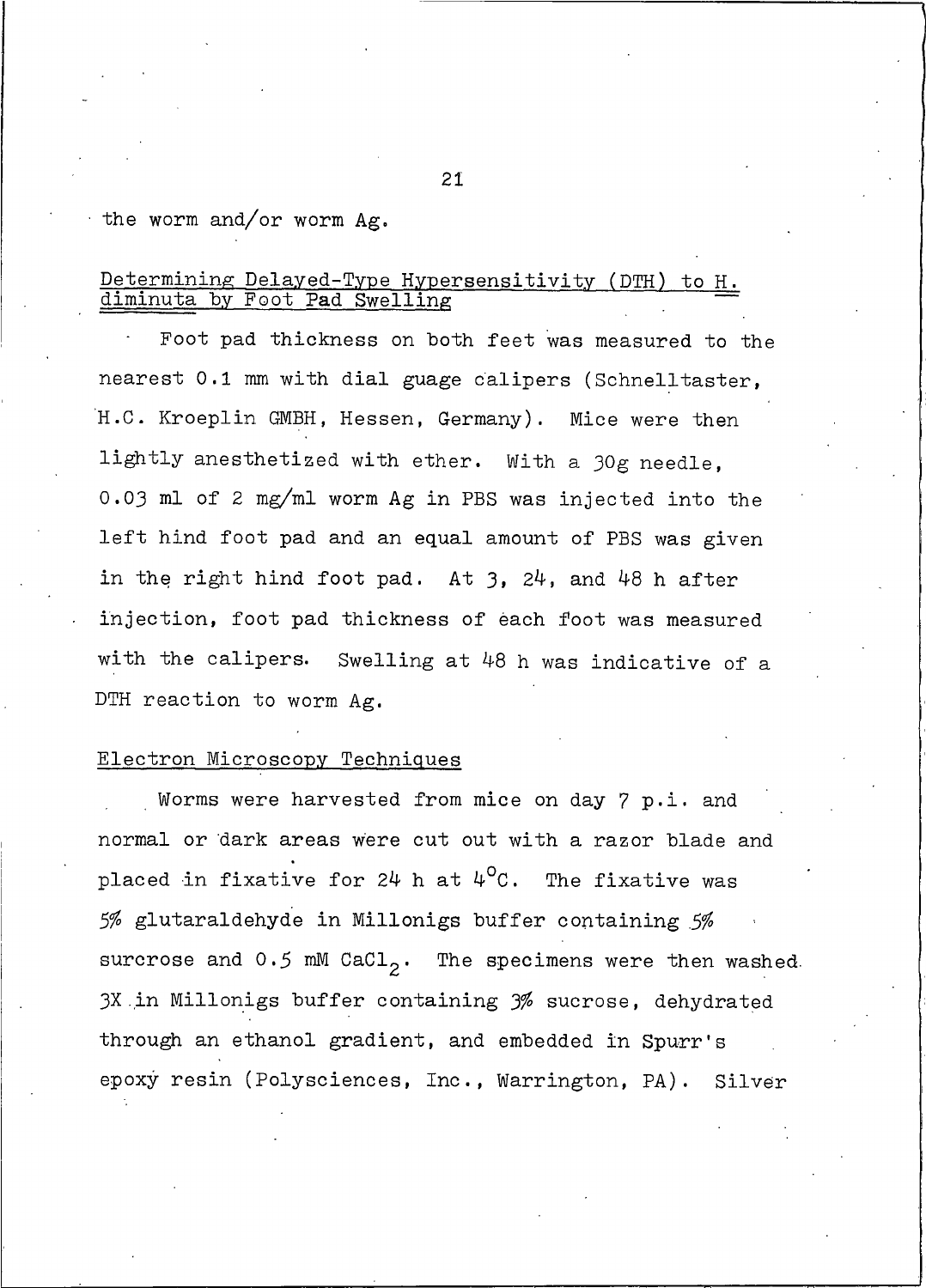sections were cut on a Reichert OM-U2 ultramicrotome using glass knives (LKB 7800A Knifemaker, Stockhom, Sweden). The sections were post-sectioned stained in Reynolds lead citrate and uranyl acetate. They were viewed and photographed in a Zeiss EM 9S-2 transmission electron microscope.

Preparation for scanning electron microscopy consisted of fixing 7-day old worms whole in cold glutaraldehyde in Millonigs buffer +  $5%$  sucrose for 4 h at room temperature, dehydrating through an ethanol gradient and an amyl acetate gradient, and then critical-point drying (Sorvall Critical Point Drying System). An ISI Model Super II SEM was used for viewing and photography.

#### Staining and Photography for Light Microscopy

To photograph DA in whole mounts, 7-day old worms were taken from mice and dipped in 1% glutaraldehyde They were then placed on a slide with saline briefly. and covered with a cover glass. Photography was done immediately on any visible DA.

Tissue to be stained with Hematoxylin and Eosin (H&E) was fixed in 10% buffered formalin, embedded in paraffin and  $6 \mu$ m sections were cut. Sections were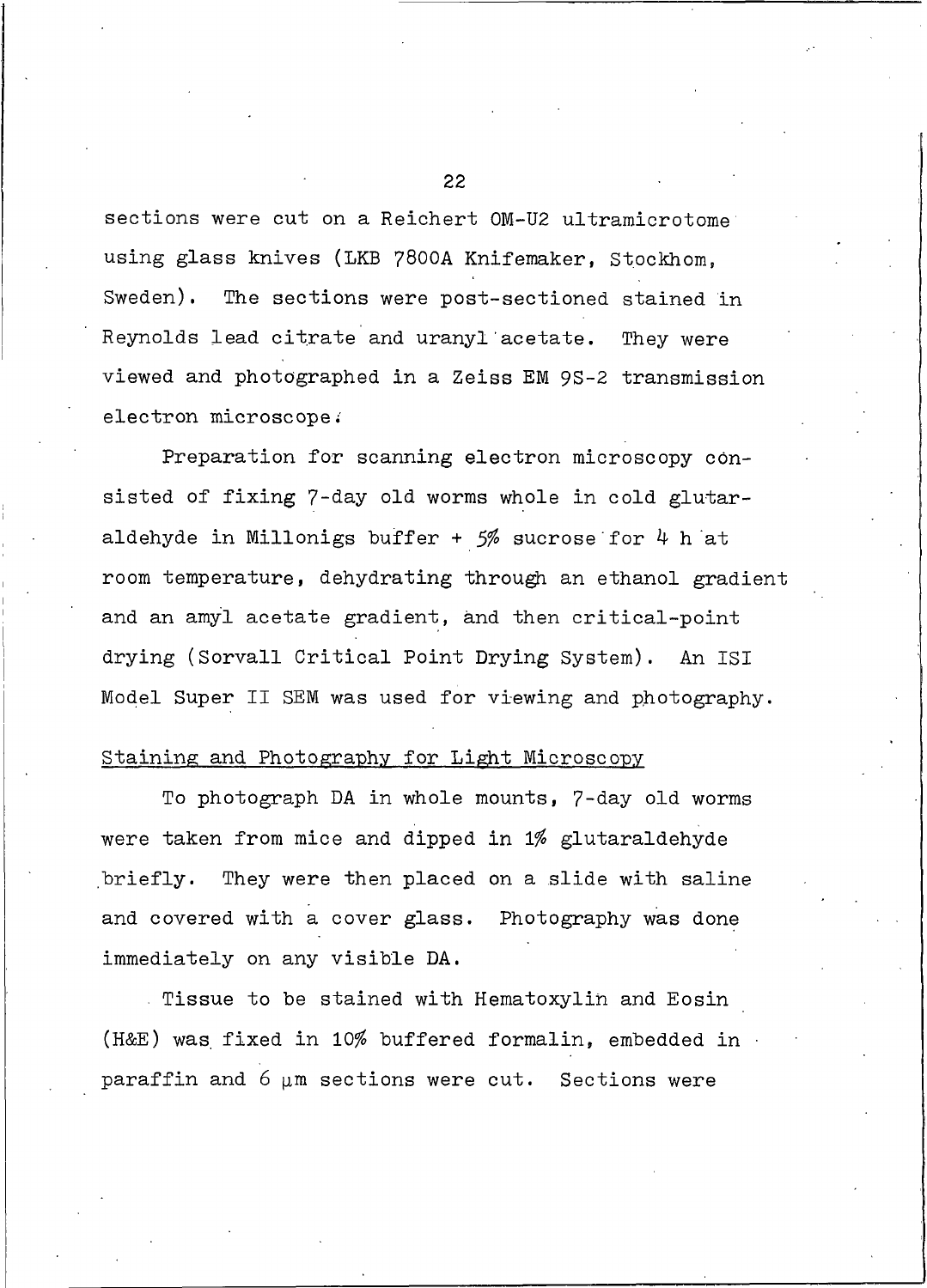placed on a coated slide, deparaffinized, rehydrated, stained in H&E, dehydrated to xylene, and mounted.

Sections to be stained with Toluidine Blue were cut on the ultramicrotome from the same specimens as those used for transmission electron microscopy. The sections were placed on a drop of water on a gelatin-coated slide and dried at  $250^{\circ}$ F. Toluidine Blue in borate buffer (pH 9) was added to the slide and heating continued for another 20 minutes; any moisture evaporating was replaced with distilled water. The slide was rinsed under running tap water and mounted wet using nail polish to seal the cover slip and the slide was stored in a humid environment.

#### In Vitro Incubation of Worms in HBSS or Serum

Living 7-day old worms were examined under 100X of a light microscope for DA and then were washed in sterile PBS and HBSS and were placed in 10 ml HBSS in a small petri dish at room temperature. At specified intervals, the worms were examined under 100X and any change in their DA pattern was noted.

For incubation in serum, 7-day old worms were placed in 0.5 ml of heat inactivated serum + 0.5 ml of HBSS in spot plate wells and incubated at room temperature. Each